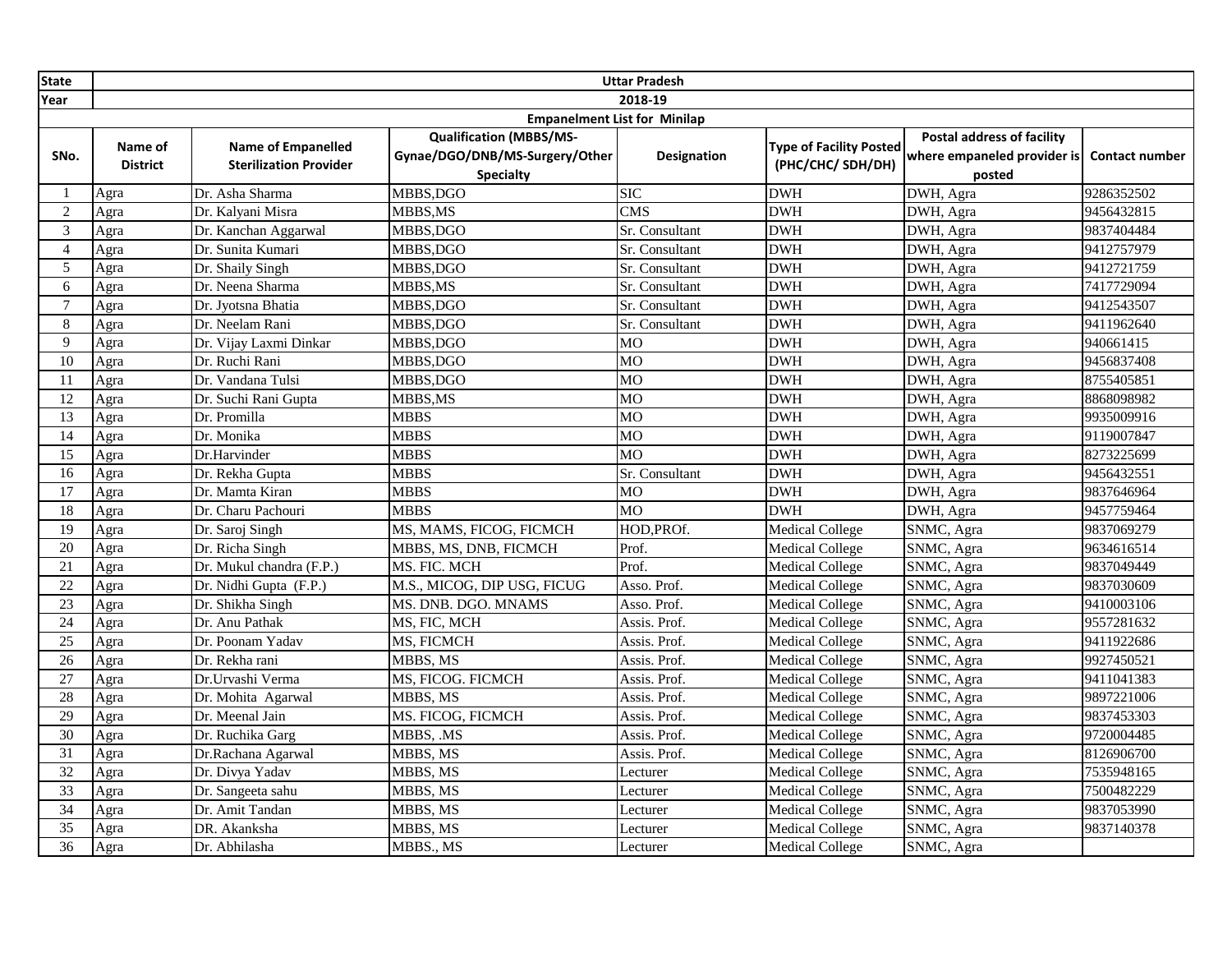| <b>State</b>    |                                     |                                                            |                                                                                      | <b>Uttar Pradesh</b> |                                                    |                                                                            |                       |  |  |
|-----------------|-------------------------------------|------------------------------------------------------------|--------------------------------------------------------------------------------------|----------------------|----------------------------------------------------|----------------------------------------------------------------------------|-----------------------|--|--|
| Year            |                                     |                                                            |                                                                                      | 2018-19              |                                                    |                                                                            |                       |  |  |
|                 | <b>Empanelment List for Minilap</b> |                                                            |                                                                                      |                      |                                                    |                                                                            |                       |  |  |
| SNo.            | Name of<br><b>District</b>          | <b>Name of Empanelled</b><br><b>Sterilization Provider</b> | <b>Qualification (MBBS/MS-</b><br>Gynae/DGO/DNB/MS-Surgery/Other<br><b>Specialty</b> | <b>Designation</b>   | <b>Type of Facility Posted</b><br>(PHC/CHC/SDH/DH) | <b>Postal address of facility</b><br>where empaneled provider is<br>posted | <b>Contact number</b> |  |  |
| 37              | Agra                                | Dr. Shriya Sahney                                          | <b>MBBS</b>                                                                          | M <sub>O</sub>       | <b>CHC</b>                                         | CHC, Fatehabad                                                             | 9675344969            |  |  |
| 38              | Agra                                | Dr. Usha Singh                                             | <b>MBBS</b>                                                                          | $\overline{MO}$      | PHC                                                | PHC Dahtora Bichpuri                                                       | 8755015003            |  |  |
| 39              | Agra                                | Dr. Kumud Tomar                                            | <b>MBBS</b>                                                                          | <b>MO</b>            | <b>CHC</b>                                         | CHC, Kiraoli                                                               | 9772973663            |  |  |
| 40              | Agra                                | Dr. Mukta Agrawal                                          | <b>MBBS</b>                                                                          | $\overline{MO}$      | <b>CHC</b>                                         | CHC, Bah                                                                   |                       |  |  |
| 41              | Agra                                | Dr. Sunita Gautam                                          | <b>MBBS</b>                                                                          | MO                   | <b>UPHC</b>                                        | UPHC, Lohamandi-1                                                          | 9457150409            |  |  |
| 42              | Agra                                | Dr. Meghna Sharma                                          | <b>MBBS</b>                                                                          | MO                   | <b>UPHC</b>                                        | UPHC, Jeeoni Mandi                                                         | 9897530425            |  |  |
| $\overline{43}$ | Agra                                | Dr. Pramod Yadav                                           | MBBS, MS                                                                             | Surgeon              | CHC                                                | CHC, Bichpuri                                                              | 9412407563            |  |  |
| 44              | Agra                                | Dr. Sanjeev Kumar                                          | <b>MBBS</b>                                                                          | <b>MO</b>            | <b>CHC</b>                                         | CHC, Baroli Ahir                                                           |                       |  |  |
| $\overline{45}$ | Agra                                | Dr. Subhash Chand                                          | MBBS, MS                                                                             | Surgeon              | <b>CHC</b>                                         | CHC, Etmadpur                                                              |                       |  |  |
| 46              | Amethi                              | <b>GSV Laxmi Singh</b>                                     | <b>DGO</b>                                                                           | <b>DGO</b>           | <b>CHC</b>                                         | CHC Amethi                                                                 | 9475027758            |  |  |
| 47              | Azamgarh                            | DR. Lal Mani                                               | <b>DGO</b>                                                                           | <b>MO</b>            | <b>DWH</b>                                         |                                                                            |                       |  |  |
| 48              | Azamgarh                            | DR. Shipra Singh                                           | <b>DGO</b>                                                                           | $\overline{MO}$      | <b>DWH</b>                                         |                                                                            |                       |  |  |
| 49              | Azamgarh                            | DR. Aslam                                                  | <b>DGO</b>                                                                           | M <sub>O</sub>       | <b>DWH</b>                                         |                                                                            |                       |  |  |
| 50              | Azamgarh                            | DR. Brijesh Patel                                          | MS Surgery                                                                           | MO                   | FRU CHC-<br>Bilariyaganj                           |                                                                            |                       |  |  |
| 51              | Azamgarh                            | Dr. Sharda Prasad Tiwari                                   | MS Surgery                                                                           | MO                   | FRU CHC-Phoolpur                                   |                                                                            |                       |  |  |
| 52              | Ballia                              | Dr. Sumita Sinha                                           | <b>MBBS</b>                                                                          | <b>CMS</b>           | DH                                                 |                                                                            | 9415252416            |  |  |
| 53              | <b>Ballia</b>                       | Dr. Sangam Singh                                           | <b>DGO</b>                                                                           | MO                   | $\overline{DH}$                                    |                                                                            | 9918692499            |  |  |
| 54              | Balrampur                           | Dr. R. K. Singh                                            | <b>DGO</b>                                                                           | MO                   | <b>DWH</b>                                         | MIK DWH, Near Municiple                                                    | 9415188393            |  |  |
| 55              | Balrampur                           | Dr. P. K. Mishra                                           | <b>DGO</b>                                                                           | <b>MO</b>            | <b>DWH</b>                                         |                                                                            | 9839804754            |  |  |
| 56              | Balrampur                           | Dr. Mahi Kirti Sisaudia                                    | MS (Gynae)                                                                           | $\overline{MO}$      | <b>DWH</b>                                         |                                                                            | 9452564431            |  |  |
| 57              | Balrampur                           | Dr. R. P. Mishra                                           | MS Surgery                                                                           | Senior Consultant    | <b>DCH</b>                                         | Conbined District Hospital,                                                | 9452946993            |  |  |
| 58              | Balrampur                           | Dr. Arun Kumar                                             | MS Surgery                                                                           | МO                   | <b>DCH</b>                                         |                                                                            | 9616474205            |  |  |
| 59              | Balrampur                           | Dr. Sarika Sahu                                            | <b>MBBS</b>                                                                          | МO                   | <b>CHC</b> Tulsipur                                | CHC Tulsipur, Balrampur                                                    | 9450259099            |  |  |
| 60              | Balrampur                           | Dr. Y.P. Gupta                                             | <b>MS</b> Surgery                                                                    | Private              | Private Hospital                                   | Sadbhvana Nursing Home<br>Near Major Chauraha<br>Balrampur                 | 7007621326            |  |  |
| 61              | Balrampur                           | Dr. Tariq A. Siddiki                                       | MS Surgery                                                                           | Private              | Private Hospital                                   | <b>Balrampur Nursing Home</b><br>Near PNB bank Balrampur                   | 9554555531            |  |  |
| 62              | <b>Bareilly</b>                     | Dr. Aneeta Dasmana                                         | <b>MBBS</b>                                                                          | <b>GYNECOLOGIST</b>  | DWH, Bareilly                                      | DWH, Bareilly                                                              | 9412606012            |  |  |
| 63              | <b>Bareilly</b>                     | Dr. Shashi Katiyar                                         | <b>MBBS</b>                                                                          | MO                   | DWH, Bareilly                                      | DWH, Bareilly                                                              | 9457010662            |  |  |
| 64              | <b>Bareilly</b>                     | Dr. Prachi Singh                                           | <b>MBBS</b>                                                                          | M <sub>O</sub>       | CHC Baheri, Bareilly CHC Baheri, Bareilly          |                                                                            | 8171615666            |  |  |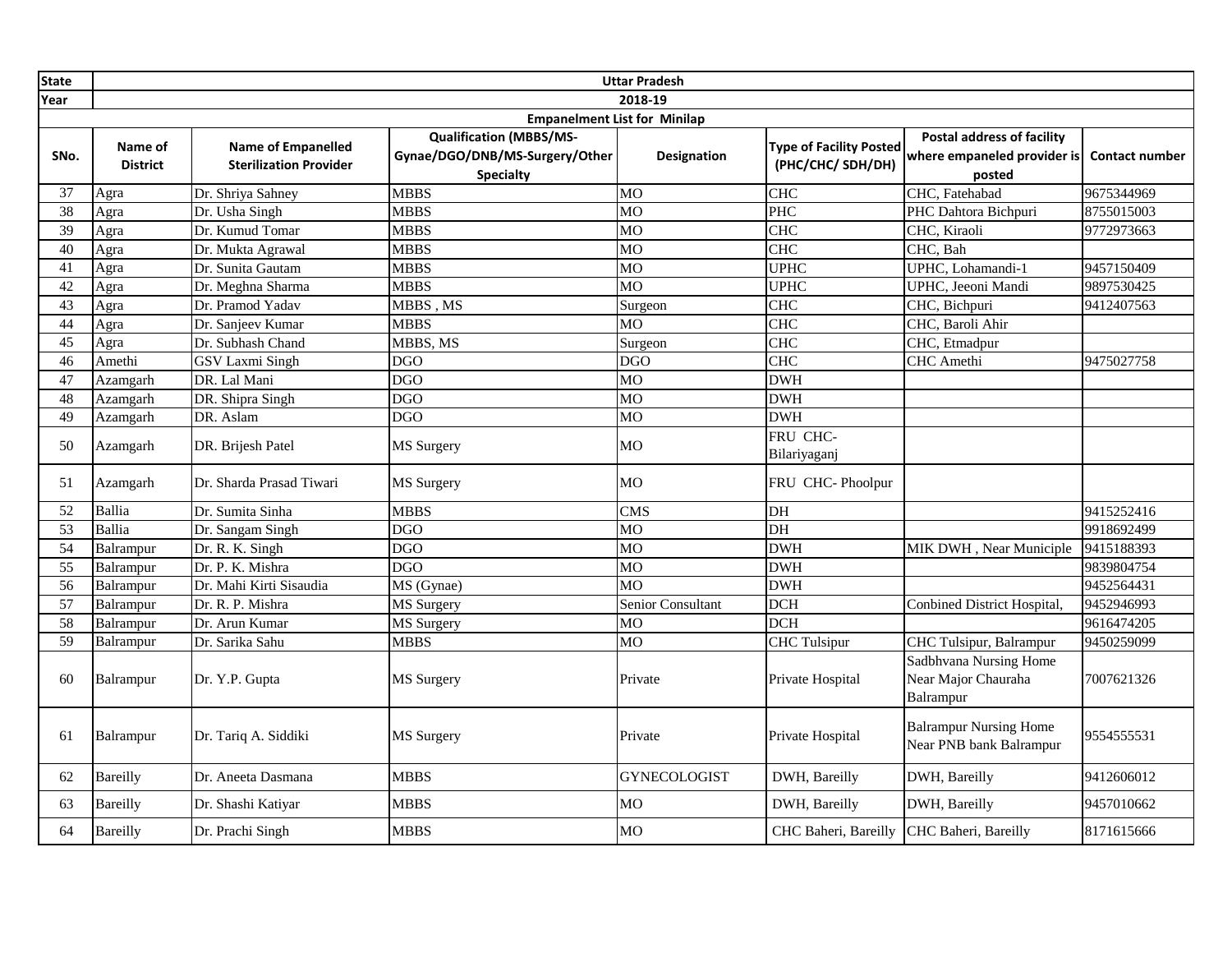| <b>State</b>    |                            |                                                            |                                                                                      | <b>Uttar Pradesh</b>     |                                                    |                                                                            |                       |
|-----------------|----------------------------|------------------------------------------------------------|--------------------------------------------------------------------------------------|--------------------------|----------------------------------------------------|----------------------------------------------------------------------------|-----------------------|
| Year            |                            |                                                            |                                                                                      | 2018-19                  |                                                    |                                                                            |                       |
|                 |                            |                                                            | <b>Empanelment List for Minilap</b>                                                  |                          |                                                    |                                                                            |                       |
| SNo.            | Name of<br><b>District</b> | <b>Name of Empanelled</b><br><b>Sterilization Provider</b> | <b>Qualification (MBBS/MS-</b><br>Gynae/DGO/DNB/MS-Surgery/Other<br><b>Specialty</b> | <b>Designation</b>       | <b>Type of Facility Posted</b><br>(PHC/CHC/SDH/DH) | <b>Postal address of facility</b><br>where empaneled provider is<br>posted | <b>Contact number</b> |
| 65              | <b>Bareilly</b>            | Dr. Kiran Bala                                             | <b>MBBS</b>                                                                          | <b>MO</b>                | DWH, Bareilly                                      | DWH, Bareilly                                                              | 9415574335            |
| 66              | Ghaziabad                  | Dr. Priyanka Kumari                                        | <b>MBBS</b>                                                                          | Medical Officer          | DH                                                 | <b>DWH</b>                                                                 | 9560727610            |
| 67              | Ghaziabad                  | Dr. Sharda Mahaur                                          | <b>MBBS</b>                                                                          | Medical Officer          | DH                                                 | <b>DCH</b>                                                                 | 9412886169            |
| 68              | Ghaziabad                  | Dr. Ankita Verma                                           | <b>MBBS</b>                                                                          | <b>Medical Officer</b>   | DH                                                 | DCH                                                                        | 9971108568            |
| 69              | Ghaziabad                  | Dr. Priyanka Aggarwal                                      | <b>MBBS</b>                                                                          | Medical Officer          | <b>CHC</b>                                         | CHC Loni,Loni                                                              | 8745826889            |
| 70              | Ghaziabad                  | Dr. Kiran Singh                                            | <b>MBBS</b>                                                                          | Medical Officer          | <b>PHC</b>                                         | PHC Talheta-BPHC Bhojpur                                                   | 9910592742            |
| 71              | Ghaziabad                  | Dr. Prachi Pal                                             | <b>MBBS</b>                                                                          | Medical Officer          | PHC                                                | <b>BPHC Bhojpur</b>                                                        | 9650019263            |
| 72              | Ghaziabad                  | Dr. Shalini Suman Ojha                                     | <b>MBBS</b>                                                                          | Medical Officer          | <b>CHC</b>                                         | <b>CHC</b><br>Muradnagar, Muradnagar                                       | 9458525820            |
| 73              | Ghaziabad                  | Dr. Payal sirohi                                           | <b>MBBS</b>                                                                          | Medical Officer          | <b>CHC</b>                                         | <b>CHC</b> Modinagar                                                       | 9458525820            |
| $\overline{74}$ | Ghaziabad                  | Dr. Divya                                                  | <b>MBBS</b>                                                                          | Medical Officer          | CHC                                                | <b>CHC</b> Dasna                                                           | 8010646369            |
| 75              | Gorakhpur                  | Dr. Dhananjay Kumar                                        | M.S.                                                                                 | Surgeon                  | <b>CHC</b> Pipraiech                               | <b>CHC</b> Pipraiech                                                       | 9415314596            |
| 76              | Gorakhpur                  | Dr. Awadhesh                                               | M.S.                                                                                 | Surgeon                  | CHC J.Kauriya                                      | CHC J.Kauriya                                                              | 7523047597            |
| 77              | Gorakhpur                  | Dr. Shivmuniram                                            | <b>DGO</b>                                                                           | Surgeon                  | CHC Bansgaon                                       | <b>CHC</b> Bansgaon                                                        | 9415392804            |
| 78              | Gorakhpur                  | Dr. Sahiba Siddiqi                                         | MBBS, DGO                                                                            | Senior Resident          | <b>DWH</b>                                         | <b>DWH</b> Gorakhpur                                                       | 9415282603            |
| 79              | Gorakhpur                  | Dr. Sushma Sinha                                           | MBBS, DGO                                                                            | Senior Resident          | <b>DWH</b>                                         | <b>DWH</b> Gorakhpur                                                       | 8738083386            |
| 80              | Gorakhpur                  | Dr. Nina Tripathi                                          | <b>DGO</b>                                                                           | <b>Senior Consultant</b> | <b>DWH</b>                                         | <b>DWH</b> Gorakhpur                                                       | 9415968678            |
| 81              | Gorakhpur                  | Dr. Rita Gautam                                            | MBBS, DGO                                                                            | Senior Resident          | <b>DWH</b>                                         | <b>DWH</b> Gorakhpur                                                       | 9454642765            |
| $\overline{82}$ | Gorakhpur                  | Dr. N.LKushwaha                                            | MBBS. Ortho                                                                          | Superintedent            | CHC Sahjanwa                                       | CHC Sahjanwa                                                               | 8887574012            |
| 83              | Hamirpur                   | Dr. R.K. Katiyar                                           | <b>MBBS</b>                                                                          | Dy. CMO                  | DH                                                 | District police Hospital                                                   | 9450070431            |
| 84              | Hamirpur                   | Dr. Poonam Sachan                                          | <b>MS</b>                                                                            | МO                       | DH                                                 | <b>DWH</b>                                                                 | 9415797474            |
| 85              | Hamirpur                   | Dr. Asha sachan                                            | <b>DGO</b>                                                                           | MO                       | $\overline{DH}$                                    | <b>DWH</b>                                                                 | 9450855181            |
| 86              | Hamirpur                   | Dr. M.K. Verma                                             | <b>DGO</b>                                                                           | M <sub>O</sub>           | <b>CHC</b>                                         | <b>CHC</b> Rath                                                            | 9839547375            |
| 87              | Hamirpur                   | Dr. Anil Sachan                                            | <b>MBBS</b>                                                                          | Superintendent           | <b>CHC</b>                                         | CHC Maudaha                                                                | 9450314644            |
| 88              | Hamirpur                   | Dr. Brajendra Singh Rajpoot                                | <b>MBBS</b>                                                                          | M <sub>O</sub>           | <b>CHC</b>                                         | <b>CHC</b> Muskara                                                         | 8765891805            |
| 89              | Hamirpur                   | Dr. Vinay Prakash                                          | <b>MS</b>                                                                            | Surgeon                  | DH                                                 | <b>District Hospital</b>                                                   | 9415157410            |
| 90              | Hamirpur                   | Dr. J.P. Sahu                                              | <b>MBBS</b>                                                                          | M <sub>O</sub>           | <b>CHC</b>                                         | <b>CHC</b> Maudaha                                                         | 9696124612            |
| 91              | Hamirpur                   | Dr. Shivji Gupta                                           | <b>MBBS</b>                                                                          | MO                       | <b>CHC</b>                                         | <b>CHC</b> Muskara                                                         | 9628540024            |
| 92              | Hapur                      | Dr. Rekha Shrama                                           | <b>DGO</b>                                                                           | ACMO                     | CMO office                                         | CMO office                                                                 | 9837078465            |
| 93              | Hapur                      | Dr. Ravindra Kumar                                         | MS-Surgery                                                                           | MO                       | <b>CHC</b>                                         | <b>CHC</b> Garhmukteshwar                                                  | 8869827288            |
| 94              | Hardoi                     | Dr.Masood Alam                                             | M.S.                                                                                 | <b>MO</b>                | <b>CHC</b>                                         | Pihani                                                                     | 9935764317            |
| 95              | Hardoi                     | Dr.Surjeet Singh                                           | M.S.                                                                                 | МO                       | DH                                                 | Hardoi                                                                     | 9415541134            |
| 96              | Hardoi                     | Dr. Ashok Priyadarshi                                      | M.S.                                                                                 | <b>MO</b>                | DH                                                 | Hardoi                                                                     | 9450377992            |
| 97              | Hardoi                     | Dr. Avinash Anand                                          | M.S.                                                                                 | <b>MO</b>                | <b>CHC</b>                                         | Kachona                                                                    | 9450856341            |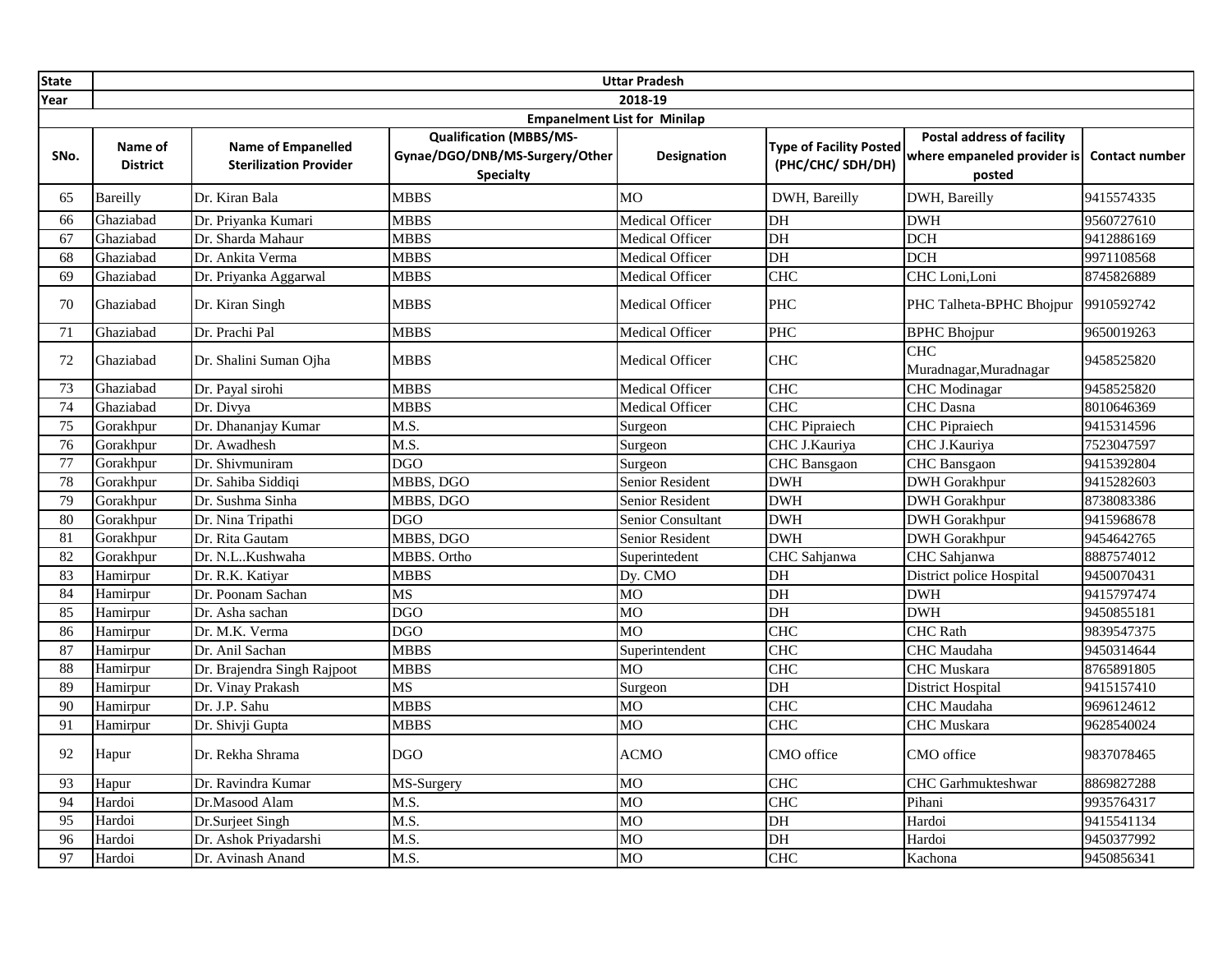| <b>State</b> |                            |                                                            |                                                                                      | <b>Uttar Pradesh</b> |                                                    |                                                                            |                       |
|--------------|----------------------------|------------------------------------------------------------|--------------------------------------------------------------------------------------|----------------------|----------------------------------------------------|----------------------------------------------------------------------------|-----------------------|
| Year         |                            |                                                            |                                                                                      | 2018-19              |                                                    |                                                                            |                       |
|              |                            |                                                            | <b>Empanelment List for Minilap</b>                                                  |                      |                                                    |                                                                            |                       |
| SNo.         | Name of<br><b>District</b> | <b>Name of Empanelled</b><br><b>Sterilization Provider</b> | <b>Qualification (MBBS/MS-</b><br>Gynae/DGO/DNB/MS-Surgery/Other<br><b>Specialty</b> | <b>Designation</b>   | <b>Type of Facility Posted</b><br>(PHC/CHC/SDH/DH) | <b>Postal address of facility</b><br>where empaneled provider is<br>posted | <b>Contact number</b> |
| 98           | Jaunpur                    | Anita Chetrepal                                            | <b>MBBS</b>                                                                          | <b>MO</b>            | Non FRU CHC                                        | CHC Dobhi                                                                  | 9918075333            |
| 99           | Jaunpur                    | Priyanka Singh                                             | <b>MBBS</b>                                                                          | MO                   | FRU CHC                                            | <b>CHC</b> Kerakat                                                         | 8004227075            |
| 100          | Jaunpur                    | Himali aggarwal                                            | <b>MBBS</b>                                                                          | MO                   | Primary Health Center Newadiya                     |                                                                            | 9792229766            |
| 101          | Jaunpur                    | Alok Kumar singh                                           | <b>MBBS</b>                                                                          | <b>MOIC</b>          | Non FRU CHC                                        | CHC Ramnagar                                                               | 9695344089            |
| 102          | Jaunpur                    | Arun Kumar Bharti                                          | <b>MBBS</b>                                                                          | МO                   | Non FRU CHC                                        | <b>CHC</b> Madiyahu                                                        | 9453428517            |
| 103          | Jaunpur                    | Jitendre Kumar Gupta                                       | <b>MBBS</b>                                                                          | MO                   | Non FRU CHC                                        | CHC Dobhi                                                                  | 9115522407            |
| 104          | Jaunpur                    | Amar Nath Yadav                                            | <b>MBBS</b>                                                                          | <b>MO</b>            | Non FRU CHC                                        | <b>CHC</b> Machlisahar                                                     | 8874295101            |
| 105          | Jaunpur                    | Vikas Srivastav                                            | <b>MBBS</b>                                                                          | <b>MO</b>            | Non FRU CHC                                        | CHC Jalalpur                                                               | 9839360161            |
| 106          | Jaunpur                    | Devendra Pal                                               | <b>MBBS</b>                                                                          | MO                   | Non FRU CHC                                        | CHC Maharajganj                                                            | 7754934012            |
| 107          | Jaunpur                    | Abhay Kumar Singh                                          | <b>MBBS</b>                                                                          | MO                   | Non FRU CHC                                        | CHC Barsathi                                                               | 9415251165            |
| 108          | Jaunpur                    | Priyamwada Singh                                           | <b>DGO</b>                                                                           | МO                   | <b>District Female</b><br>Hospital                 | <b>HTC</b>                                                                 | 9839248250            |
| 109          | Jaunpur                    | Sacchidanand Upadhyae                                      | <b>DGO</b>                                                                           | MO                   | District Hospital                                  | DH Sahganj                                                                 | 9936706088            |
| 110          | Jaunpur                    | Ravendre kumar Gupta                                       | <b>DGO</b>                                                                           | MO                   | <b>District Female</b><br>Hospital                 | <b>DWH</b>                                                                 | 9919202190            |
| 111          | Jaunpur                    | Ramesh Chandra Singh                                       | <b>DGO</b>                                                                           | Mo                   | District Female<br>Hospital                        | <b>DWH</b>                                                                 | 8400798798            |
| 112          | Jaunpur                    | <b>Ashok Kumar Baudhist</b>                                | <b>DGO</b>                                                                           | MO                   | <b>District Female</b><br>Hospital                 | <b>DWH</b>                                                                 | 9450622626            |
| 113          | Jaunpur                    | Neeraj Sinha                                               | MS Surgery                                                                           | MO                   | Non FRU CHC                                        | CHC Sathariya                                                              | 9956998979            |
| 114          | Jaunpur                    | Jaya Rai                                                   | <b>DGO</b>                                                                           | MO                   | <b>District Female</b><br>Hospital                 | <b>DWH</b>                                                                 | 9452949668            |
| 115          | Jaunpur                    | Yogendre Kumar                                             | <b>DGO</b>                                                                           | <b>MO</b>            | FRU CHC                                            | <b>CHC</b> Kerakat                                                         | 9415619207            |
| 116          | Jaunpur                    | Shravan Kumar yadav                                        | <b>MBBS</b>                                                                          | <b>MOIC</b>          | Non FRU CHC                                        | CHC Muftiganj                                                              | 9839971409            |
| 117          | Jaunpur                    | Anil Kumar Sharma                                          | MS Surgery                                                                           | DY. CMO              | District Hospital                                  | DH                                                                         | 9415395817            |
| 118          | Jaunpur                    | Sujeet Kumar Yadav                                         | MS Surgery                                                                           | DY. CMO              | District Hospital                                  | DH                                                                         | 9415963317            |
| 119          | Jaunpur                    | saif Husain                                                | <b>MS</b> Surgery                                                                    | M <sub>O</sub>       | <b>District Hospital</b>                           | DH                                                                         | 9984851555            |
| 120          | Jaunpur                    | <b>Abhishek Rawat</b>                                      | <b>MS</b> Surgery                                                                    | <b>MO</b>            | <b>FRU CHC</b>                                     | CHC Shahganj                                                               | 9628991177            |
| 121          | Jaunpur                    | Mohd. Rafeeq                                               | <b>MBBS</b>                                                                          | <b>MOIC</b>          | Non FRU CHC                                        | <b>CHC</b> Machlisahar                                                     | 9451435343            |
| 122          | Jaunpur                    | <b>Advait Pratap Singh</b>                                 | <b>MBBS</b>                                                                          | MO                   | <b>FRU CHC</b>                                     | <b>CHC</b> Kerakat                                                         | 9794484748            |
| 123          | Jaunpur                    | Shilpi Singh                                               | <b>DGO</b>                                                                           | МO                   | <b>District Female</b><br>Hospital                 | <b>DWH</b>                                                                 | 8004227863            |
| 124          | Jhansi                     | DR. SANJAY SHARMA                                          | MS- Gynae                                                                            | Senior Consultant    | <b>MLB MEDICAL</b><br><b>COLLEGE</b>               | MLB MEDICAL COLLEGE                                                        | 9450934232            |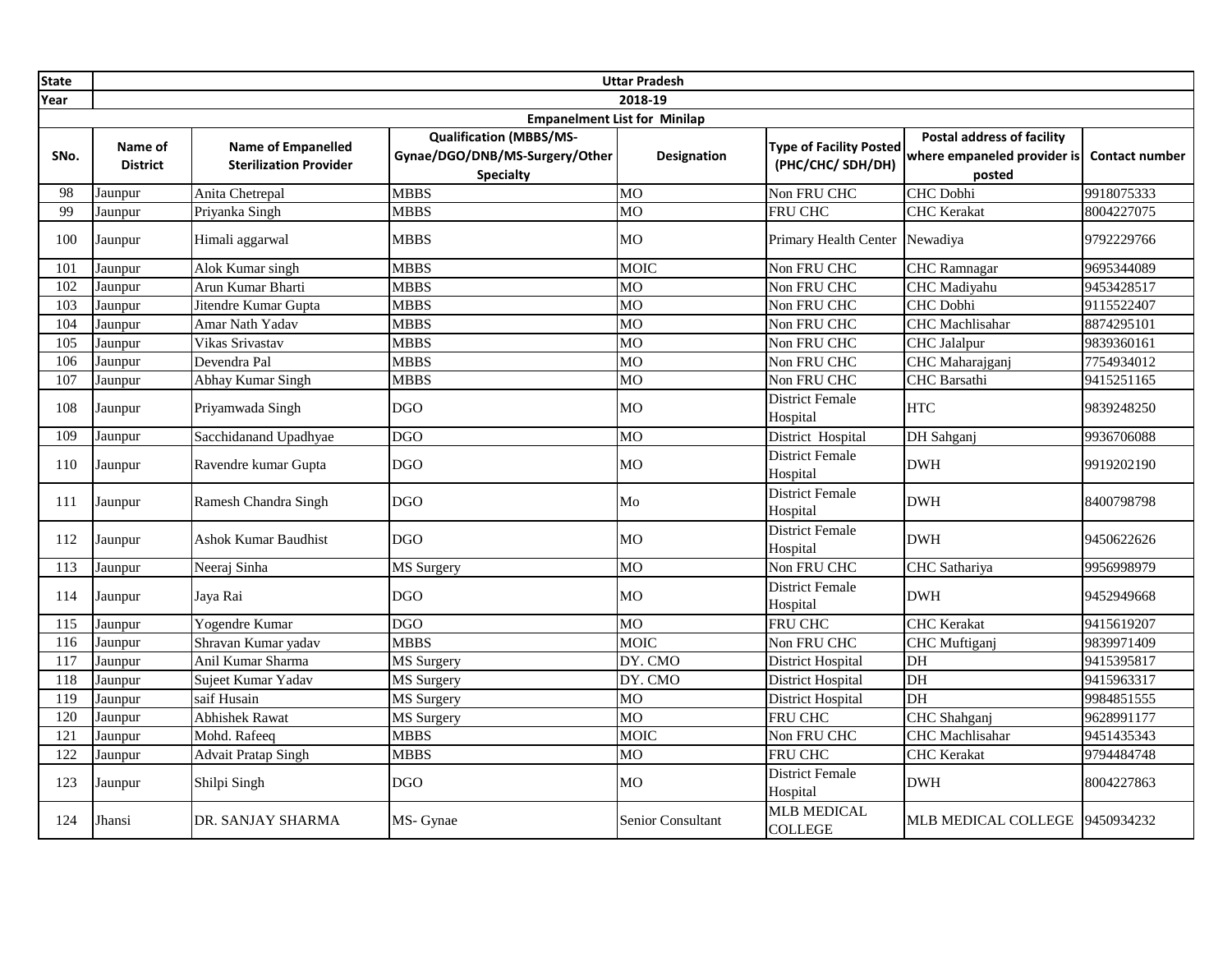| <b>State</b> |                            |                                                            |                                                                                      | <b>Uttar Pradesh</b>     |                                                    |                                                                            |                       |
|--------------|----------------------------|------------------------------------------------------------|--------------------------------------------------------------------------------------|--------------------------|----------------------------------------------------|----------------------------------------------------------------------------|-----------------------|
| Year         |                            |                                                            |                                                                                      | 2018-19                  |                                                    |                                                                            |                       |
|              |                            |                                                            | <b>Empanelment List for Minilap</b>                                                  |                          |                                                    |                                                                            |                       |
| SNo.         | Name of<br><b>District</b> | <b>Name of Empanelled</b><br><b>Sterilization Provider</b> | <b>Qualification (MBBS/MS-</b><br>Gynae/DGO/DNB/MS-Surgery/Other<br><b>Specialty</b> | Designation              | <b>Type of Facility Posted</b><br>(PHC/CHC/SDH/DH) | <b>Postal address of facility</b><br>where empaneled provider is<br>posted | <b>Contact number</b> |
| 125          | Jhansi                     | Dr. S Kharakwar                                            | MS- Gynae                                                                            | <b>Senior Consultant</b> | <b>MLB MEDICAL</b><br><b>COLLEGE</b>               | MLB MEDICAL COLLEGE                                                        | 9450069831            |
| 126          | Jhansi                     | DR. PRITI KAINAL                                           | MS- Gynae                                                                            | Senior Consultant        | <b>MLB MEDICAL</b><br><b>COLLEGE</b>               | MLB MEDICAL COLLEGE                                                        | 9415031425            |
| 127          | Jhansi                     | DR. VIDHAY CHAUDHARY                                       | MS- Gynae                                                                            | <b>Senior Consultant</b> | <b>MLB MEDICAL</b><br><b>COLLEGE</b>               | MLB MEDICAL COLLEGE                                                        | 9453624299            |
| 128          | Jhansi                     | DR. LAXMI JATAV                                            | MS- Gynae                                                                            | Senior Consultant        | <b>MLB MEDICAL</b><br><b>COLLEGE</b>               | MLB MEDICAL COLLEGE                                                        | 9453031340            |
| 129          | Jhansi                     | DR. DIVYA JAIN                                             | MS- Gynae                                                                            | Senior Consultant        | <b>MLB MEDICAL</b><br><b>COLLEGE</b>               | MLB MEDICAL COLLEGE 993503020                                              |                       |
| 130          | Jhansi                     | DR. SUCHITA RAJPUT                                         | MS- Gynae                                                                            | Senior Consultant        | <b>MLB MEDICAL</b><br><b>COLLEGE</b>               | MLB MEDICAL COLLEGE                                                        | 9721567607            |
| 131          | Jhansi                     | DR. SHILPI AGARWAL                                         | MS- Gynae                                                                            | Senior Consultant        | <b>MLB MEDICAL</b><br><b>COLLEGE</b>               | MLB MEDICAL COLLEGE 9411045415                                             |                       |
| 132          | Jhansi                     | DR. RAJNI GAUTAM                                           | MS- Gynae                                                                            | <b>Senior Consultant</b> | <b>MLB MEDICAL</b><br><b>COLLEGE</b>               | MLB MEDICAL COLLEGE                                                        | 9889313155            |
| 133          | Jhansi                     | DR. AZMINA QURESHI                                         | <b>MBBS</b>                                                                          | Medical Officer          | PPC MEDICAL<br><b>COLLEGE</b>                      | PPC MEDICAL COLLEGE                                                        | 9838740907            |
| 134          | Jhansi                     | DR. GARIMA PUROHIT                                         | <b>MBBS</b>                                                                          | <b>Medical Officer</b>   | <b>UPHC NAGRA</b><br><b>JHANSI</b>                 | <b>UPHC NAGRA JHANSI</b>                                                   | 9454815472            |
| 135          | Jhansi                     | Dr. GAURI PANDEY                                           | <b>MBBS</b>                                                                          | <b>Medical Officer</b>   | <b>UPHC TALPURA</b>                                | <b>UPHC TALPURA</b>                                                        | 9794472069            |
| 136          | Jhansi                     | DR. SUMAN RAO                                              | <b>MBBS</b>                                                                          | Medical Officer          | <b>NPHC</b> Bhojla                                 | NPHC Bhojla                                                                | 7800573530            |
| 137          | Jhansi                     | DR. RENU TARAIYA                                           | <b>MBBS</b>                                                                          | Medical Officer          | <b>UPHC IMLIPURA</b>                               | <b>UPHC IMLIPURA</b>                                                       | 9794402323            |
| 138          | Jhansi                     | DR. D. K. RAI                                              | <b>MS-SURGERY</b>                                                                    | Surgeon                  | <b>DH JHANSI</b>                                   | <b>DH JHANSI</b>                                                           | 8303394732            |
| 139          | Jhansi                     | DR. GOKUL PRASAD                                           | MBBS, Oth.                                                                           | Surgeon                  | <b>DH JHANSI</b>                                   | <b>DH JHANSI</b>                                                           | 9450074064            |
| 140          | Jhansi                     | DR. SONIYA SINGH                                           | MBBS;MS                                                                              | Surgeon                  | <b>DH JHANSI</b>                                   | <b>DH JHANSI</b>                                                           | 8126155955            |
| 141          | Jhansi                     | DR. YOGITA AGARWAL                                         | <b>MBBS</b>                                                                          | <b>Medical Officer</b>   | <b>DWH JHANSI</b>                                  | <b>DWH JHANSI</b>                                                          | 8756696940            |
| 142          | Jhansi                     | DR. KUMUD BALA GAUTAM                                      | <b>DGO</b>                                                                           | Senior Medical Officer   | <b>DWH JHANSI</b>                                  | <b>DWH JHANSI</b>                                                          | 9415030018            |
| 143          | Jhansi                     | DR. PRIYANKA<br>CHAUDHARY                                  | <b>MBBS</b>                                                                          | Medical Officer          | <b>DWH JHANSI</b>                                  | <b>DWH JHANSI</b>                                                          | 9919823200            |
| 144          | Jhansi                     | DR. Pusplata Verma                                         | <b>MBBS</b>                                                                          | Senior Medical Officer   | <b>DWH JHANSI</b>                                  | <b>DWH JHANSI</b>                                                          | 9415030180            |
| 145          | Jhansi                     | DR. Shudha Sharma                                          | MS- Gynae                                                                            | Medical Officer          | <b>DWH JHANSI</b>                                  | <b>DWH JHANSI</b>                                                          | 8601046713            |
| 146          | Jhansi                     | DR. RAJNI RATMELE                                          | <b>MBBS</b>                                                                          | Medical Officer          | <b>DWH JHANSI</b>                                  | <b>DWH JHANSI</b>                                                          | 9415475540            |
| 147          | Jhansi                     | DR. K K RAJPUT                                             | <b>MBBS</b>                                                                          | Supritendent             | <b>CHC BAMAUR</b>                                  | <b>CHC BAMAUR</b>                                                          | 9454363753            |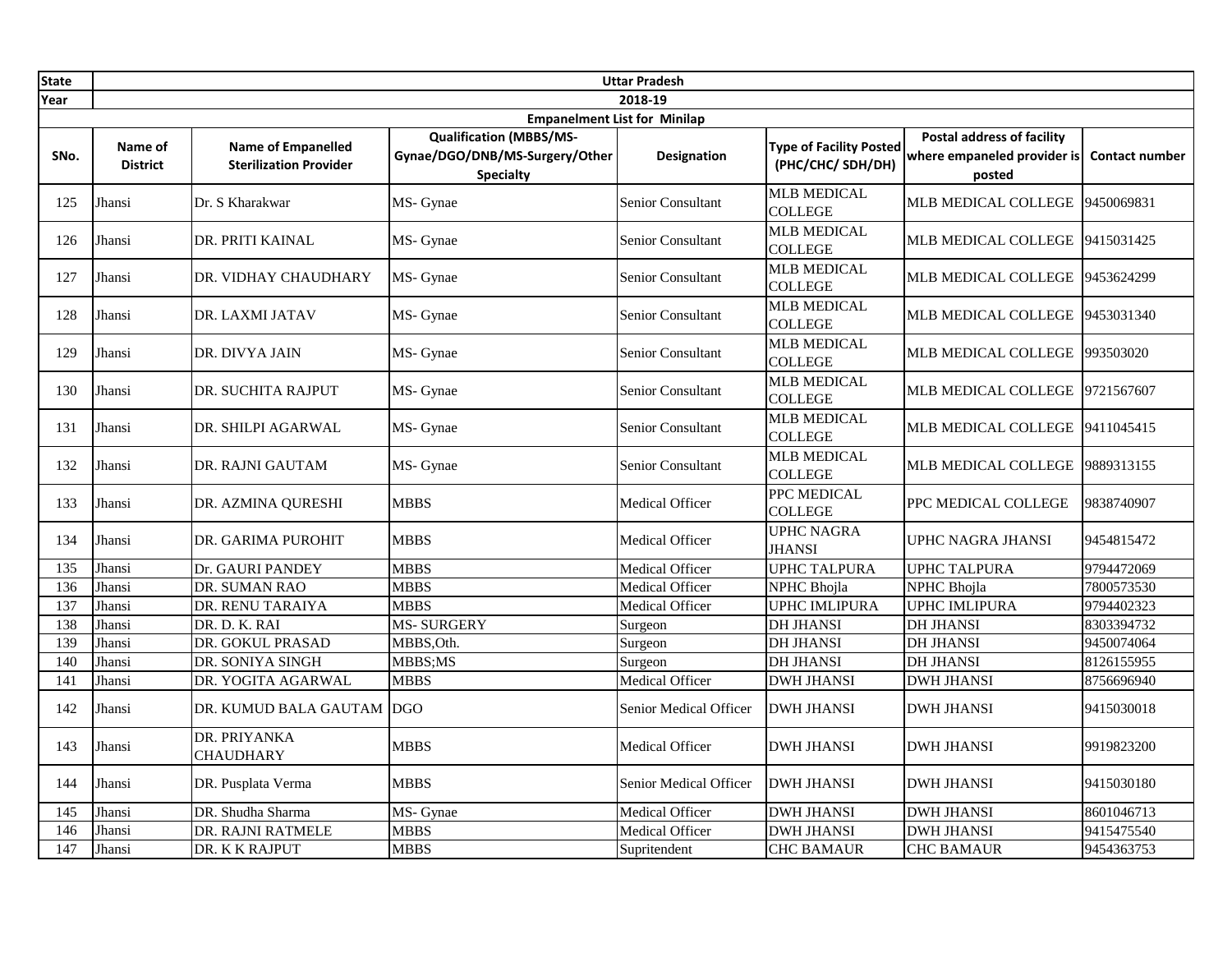| <b>State</b> |                            |                                                            |                                                                                      | <b>Uttar Pradesh</b>    |                                                    |                                                                            |                       |
|--------------|----------------------------|------------------------------------------------------------|--------------------------------------------------------------------------------------|-------------------------|----------------------------------------------------|----------------------------------------------------------------------------|-----------------------|
| Year         |                            |                                                            |                                                                                      | 2018-19                 |                                                    |                                                                            |                       |
|              |                            |                                                            | <b>Empanelment List for Minilap</b>                                                  |                         |                                                    |                                                                            |                       |
| SNo.         | Name of<br><b>District</b> | <b>Name of Empanelled</b><br><b>Sterilization Provider</b> | <b>Qualification (MBBS/MS-</b><br>Gynae/DGO/DNB/MS-Surgery/Other<br><b>Specialty</b> | Designation             | <b>Type of Facility Posted</b><br>(PHC/CHC/SDH/DH) | <b>Postal address of facility</b><br>where empaneled provider is<br>posted | <b>Contact number</b> |
| 148          | Jhansi                     | DR. SUMIT MISURIA                                          | <b>MBBS</b>                                                                          | Supritendent            | <b>CHC MOTH</b>                                    | <b>CHC MOTH</b>                                                            | 9936050977            |
| 149          | Jhansi                     | DR. VINEET KUMAR                                           | <b>MBBS</b>                                                                          | <b>Medical Officer</b>  | <b>CHC BADAGAON</b>                                | <b>CHC BADAGAON</b>                                                        | 9453233991            |
| 150          | Jhansi                     | DR. TANVEER REHMAN<br>(Cont.)                              | MBBS                                                                                 | Medical Officer         | <b>CHC MAURANIPUR</b>                              | <b>CHC MAURANIPUR</b>                                                      | 9198839812            |
| 151          | Jhansi                     | DR. KARUNA GAUR                                            | <b>MBBS</b>                                                                          | Senior Medical Officer  | CHC MAURANIPUR CHC MAURANIPUR                      |                                                                            | 9415401793            |
| 152          | Jhansi                     | DR. LALIT MOHAN<br><b>NERVERIYA</b>                        | <b>MBBS</b>                                                                          | Medical Officer         | <b>CHC BANGRA</b>                                  | <b>CHC BANGRA</b>                                                          | 9450481220            |
| 153          | Jhansi                     | DR. RAM NARESH RAJPUT                                      | <b>MBBS</b>                                                                          | Supritendent            | <b>CHC MAURANIPUR CHC MAURANIPUR</b>               |                                                                            | 8400323422            |
| 154          | Jhansi                     | <b>DR.RAJVEER SINGH</b>                                    | <b>MBBS</b>                                                                          | Medical Officer         | PHC SAMTHAR                                        | PHC SAMTHAR                                                                | 9506435595            |
| 155          | Jhansi                     | DR. VIJAY PAL                                              | <b>MBBS</b>                                                                          | Medical Officer         | PHC RAJAPUR-<br><b>BABINA</b>                      | PHC RAJAPUR- BABINA                                                        | 9838376706            |
| 156          | Jhansi                     | DR. R S VERMA                                              | <b>MBBS</b>                                                                          | <b>ACMO</b>             | <b>CMO OFFICE</b><br><b>JHANSI</b>                 | <b>CMO OFFICE JHANSI</b>                                                   | 9450980433            |
| 157          | Jhansi                     | DR. SHAHIDA PARVEEN                                        | <b>DGO</b>                                                                           | Senior consultant       | Police Hospital Jhansi                             | Police Hospital Jhansi                                                     | 9415055317            |
| 158          | Jhansi                     | Dr. N.K. Jain                                              | <b>MBBS</b>                                                                          | <b>ACMO</b>             | <b>CMO OFFICE</b><br><b>JHANSI</b>                 | CMO OFFICE JHANSI                                                          | 9838091847            |
| 159          | Jhansi                     | Dr. Manita Dewaria                                         | DGO;MS                                                                               | Medical Officer (Cont.) | <b>CHC</b> Babina                                  | <b>CHC</b> Babina                                                          | 9889240765            |
| 160          | Jhansi                     | Dr Vasudha Agarwal                                         | <b>DGO</b>                                                                           | Sr. Gynac.              | <b>DWH JHANSI</b>                                  | <b>DWH JHANSI</b>                                                          | 9794728566            |
| 161          | Jhansi                     | DR GOURI PANDEY                                            | <b>MO</b>                                                                            | <b>MBBS</b>             | PHC TALPURA<br><b>JHANSI</b>                       | PHC TALPURA JHANSI                                                         | 9794472069            |
| 162          | Jhansi                     | DR SHASHI BALA<br><b>CHOUDHRY</b>                          | MO                                                                                   | MBBS                    | PHC PNA JHANSI                                     | PHC PNA JHANSI                                                             |                       |
| 163          | Jhansi                     | Dr. Anshuman Tiwari                                        | <b>MO</b>                                                                            | <b>MBBS</b>             | CHC Babina Jhansi                                  | CHC Babina Jhansi                                                          | 9956501706            |
| 164          | Jhansi                     | Dr. Pragya Srivastava                                      | <b>MO</b>                                                                            | <b>MBBS</b>             | PHC Baragaon Jhansi                                | PHC Baragaon Jhansi                                                        | 9457895465            |
| 165          | Jhansi                     | Dr. Sandeep Choudhary                                      | <b>MO</b>                                                                            | MBBS                    | <b>DWH Jhansi</b>                                  | DWH Jhansi                                                                 | 9454015015            |
| 166          | Jhansi                     | Dr. Kirti Yadav                                            | M <sub>O</sub>                                                                       | <b>MBBS</b>             | HP Jhokanbaag                                      | HP Jhokanbaag                                                              |                       |
| 167          | Jhansi                     | Dr. Rekha Rajpoot                                          | MO                                                                                   | <b>MBBS</b>             | Nagar Nigam Jhansi                                 | Nagar Nigam Jhansi                                                         |                       |
| 168          | Jhansi                     | DR. SHIV MILAN                                             | <b>MO</b>                                                                            | <b>MBBS</b>             | <b>CHC BHOJLA</b>                                  | <b>CHC BHOJLA</b>                                                          |                       |
| 169          | Jhansi                     | <b>DR RAJVEER</b>                                          | <b>MOIC</b>                                                                          | <b>MBBS</b>             | PHC SAMTHAR                                        | PHC SAMTHAR                                                                | 7704064391            |
| 170          | Jhansi                     | Dr. Ramhit Singh                                           | <b>MO</b>                                                                            | <b>MBBS</b>             | CHC-Bangra                                         | CHC-Bangra                                                                 |                       |
| 171          | Jhansi                     | Dr. Ram Swaroop Srivastava                                 | MO                                                                                   | <b>MBBS</b>             | NPHC-Raksa                                         | NPHC-Raksa                                                                 |                       |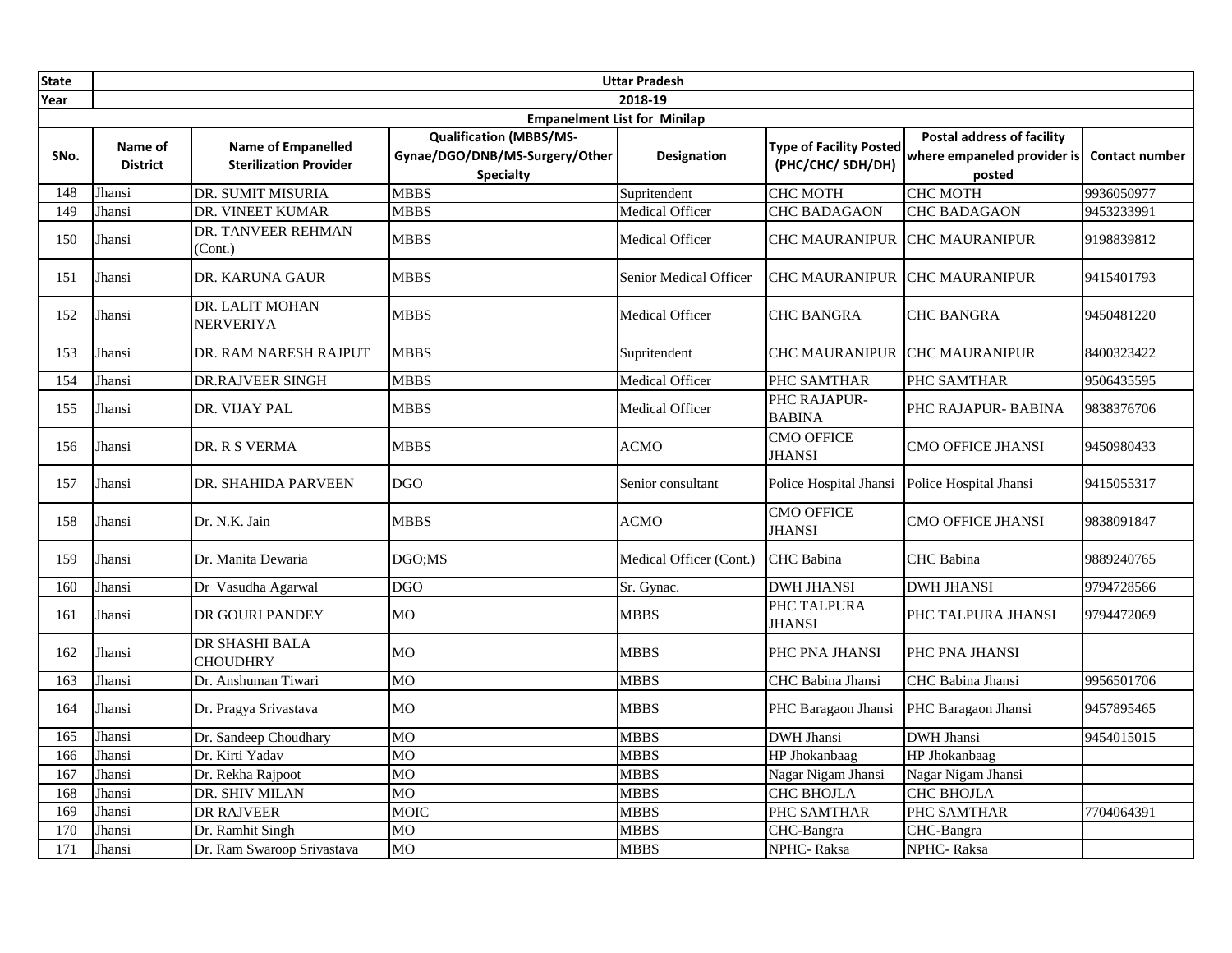| <b>State</b> |                            |                                                            |                                                                                      | <b>Uttar Pradesh</b> |                                                    |                                                                            |                       |  |  |
|--------------|----------------------------|------------------------------------------------------------|--------------------------------------------------------------------------------------|----------------------|----------------------------------------------------|----------------------------------------------------------------------------|-----------------------|--|--|
| Year         |                            | 2018-19                                                    |                                                                                      |                      |                                                    |                                                                            |                       |  |  |
|              |                            |                                                            | <b>Empanelment List for Minilap</b>                                                  |                      |                                                    |                                                                            |                       |  |  |
| SNo.         | Name of<br><b>District</b> | <b>Name of Empanelled</b><br><b>Sterilization Provider</b> | <b>Qualification (MBBS/MS-</b><br>Gynae/DGO/DNB/MS-Surgery/Other<br><b>Specialty</b> | <b>Designation</b>   | <b>Type of Facility Posted</b><br>(PHC/CHC/SDH/DH) | <b>Postal address of facility</b><br>where empaneled provider is<br>posted | <b>Contact number</b> |  |  |
| 172          | Jhansi                     | Dr Ram Naresh Soni                                         | <b>MO</b>                                                                            | <b>MBBS</b>          | CHC Babina, Jhansi                                 | CHC Babina, Jhansi                                                         | 9450032245            |  |  |
| 173          | Jhansi                     | Dr. Rajesh Yadav                                           | <b>MO</b>                                                                            | <b>MBBS</b>          | PHC Baghera, Jhansi                                | PHC Baghera, Jhansi                                                        |                       |  |  |
| 174          | Jhansi                     | Dr. Nancy Niranjan                                         | MO                                                                                   | <b>MBBS</b>          | Baragaon Jhansi                                    | Baragaon Jhansi                                                            | 9161575333            |  |  |
| 175          | Jhansi                     | Dr. Prashant Kr. Jain                                      | MO                                                                                   | <b>MBBS</b>          | <b>CHC</b> Baragaon                                | CHC Baragaon                                                               | 9793312501            |  |  |
| 176          | Jhansi                     | Dr. Krishn Kumar Rajpoot                                   | MO                                                                                   | <b>MBBS</b>          | CHC Gursarai                                       | CHC Gursarai                                                               | 9454363753            |  |  |
| 177          | Jhansi                     | Dr. Rashmi Singh Kushwaha                                  | MO                                                                                   | <b>MBBS</b>          | DWH, Jhansi                                        | DWH, Jhansi                                                                | 9454754651            |  |  |
| 178          | Kannauj                    | Dr. S.K.Singh                                              | MS-Surgery                                                                           | Surgeon              | <b>CHC</b>                                         | CHC, Kannauj                                                               | 9452433100            |  |  |
| 179          | Kannauj                    | Dr.Manpreet Kaur                                           | <b>DGO</b>                                                                           | <b>MO</b>            | DH                                                 | <b>Combined District</b><br>Hospital, Kannauj                              | 9935503503            |  |  |
| 180          | Kannauj                    | Dr.R.S.Maurya                                              | MS- Surgery                                                                          | Surgeon              | DH                                                 | <b>Combined District</b><br>Hospital, Kannauj                              | 9412777990            |  |  |
| 181          | Kannauj                    | Dr.Sandeep Singh                                           | MS-Surgery                                                                           | Surgeon              | DH                                                 | <b>Combined District</b><br>Hospital, Kannauj                              | 9774587878            |  |  |
| 182          | Kannauj                    | Dr.Renu Rajvanshi                                          | MS-Gyne                                                                              | MS-Gyne              | DH                                                 | <b>Combined District</b><br>Hospital, Kannauj                              | 8299370770            |  |  |
| 183          | Kannauj                    | Dr.Renu Singh                                              | <b>MBBS</b>                                                                          | M <sub>O</sub>       | DH                                                 | <b>Combined District</b><br>Hospital, Kannauj                              | 9452527912            |  |  |
| 184          | Kannauj                    | Dr.Rakesh Kumar Gupta                                      | <b>MBBS</b>                                                                          | MO                   | CHC                                                | CHC, Kannauj                                                               | 7520628978            |  |  |
| 185          | Kannaui                    | Dr.Neelika Tripathi                                        | <b>MBBS</b>                                                                          | MO                   | <b>CHC</b>                                         | CHC, Kannauj                                                               | 9795309232            |  |  |
| 186          | <b>Kanpur Dehat</b>        | Dr Sanjeev Kumar                                           | Gyanae                                                                               | MS                   | CHC                                                | <b>CHC</b> Pukhrayan                                                       | 9935129483            |  |  |
| 187          | <b>Kanpur Dehat</b>        | Dr Archana sricvastva                                      | <b>DGO</b>                                                                           | M <sub>O</sub>       | <b>DCH</b>                                         | $\overline{DCH}$                                                           | 9415066293            |  |  |
| 188          | <b>Kanpur Dehat</b>        | Dr Suneeta goutam                                          | <b>DGO</b>                                                                           | <b>MO</b>            | <b>CHC</b>                                         | <b>CHC</b> Pukhrayan                                                       | 7376105064            |  |  |
| 189          | Kanpur Dehat               | Dr Sandesh katyar                                          | <b>MS</b>                                                                            | <b>MO</b>            | <b>APHC</b>                                        | <b>APHC</b> Aunha                                                          | 9559777888            |  |  |
| 190          | <b>Kanpur Dehat</b>        | Dr Pawan Kumar                                             | <b>MBBS</b>                                                                          | <b>MO</b>            | <b>CHC</b>                                         | CHC Akbarpur                                                               | 9956415671            |  |  |
| 191          | <b>Kanpur Dehat</b>        | Dr Md Sadique                                              | <b>MBBS</b>                                                                          | M <sub>O</sub>       | <b>MO</b>                                          | CHC Sikandra                                                               | 9807477690            |  |  |
| 192          | <b>Kanpur Dehat</b>        | Dr Aditya Sachan                                           | <b>MBBS</b>                                                                          | <b>MO</b>            | <b>MO</b>                                          | PHC Amroudha                                                               | 9389811179            |  |  |
| 193          | Kanpur Dehat               | Dr Preety Bhagude                                          | <b>DGO</b>                                                                           | MO                   | <b>DCH</b>                                         | <b>DCH</b>                                                                 |                       |  |  |
| 194          | Kaushambi                  | Dr.Jvoti Mishra                                            | <b>MBBS</b>                                                                          | <b>MO</b>            | <b>CHC</b>                                         | <b>CHC</b> Alamchand                                                       | 9839340699            |  |  |
| 195          | Kaushambi                  | Dr.Kamna Verma                                             | <b>MBBS</b>                                                                          | M <sub>O</sub>       | <b>CHC</b>                                         | CHC Sarai Akil                                                             | 9198862602            |  |  |
| 196          | Kaushambi                  | Dr.Dipti Sonkar                                            | <b>MBBS</b>                                                                          | MO                   | <b>CHC</b>                                         | <b>CHC</b> Alamchand                                                       | 8005338185            |  |  |
| 197          | Lalitpur                   | Dr.Ajay Bhale                                              | <b>DOMS</b>                                                                          | <b>ACMO</b>          |                                                    | CMO Office, Lalitpur CMO OFFICE, LALITPUR                                  | 9450082613            |  |  |
| 198          | Lalitpur                   | Dr.Rakesh Datta                                            | MS-ENT                                                                               | <b>ENT</b> Surgen    | <b>CMS DH</b>                                      | CMS MALE HOSPITAL                                                          | 9918160571            |  |  |
| 199          | Lalitpur                   | Dr. Chatan Raj                                             | <b>ANESTHISIA</b>                                                                    | <b>MO</b>            | CMS DH                                             | <b>CMS MALE HOSPITAL</b>                                                   | 9453673017            |  |  |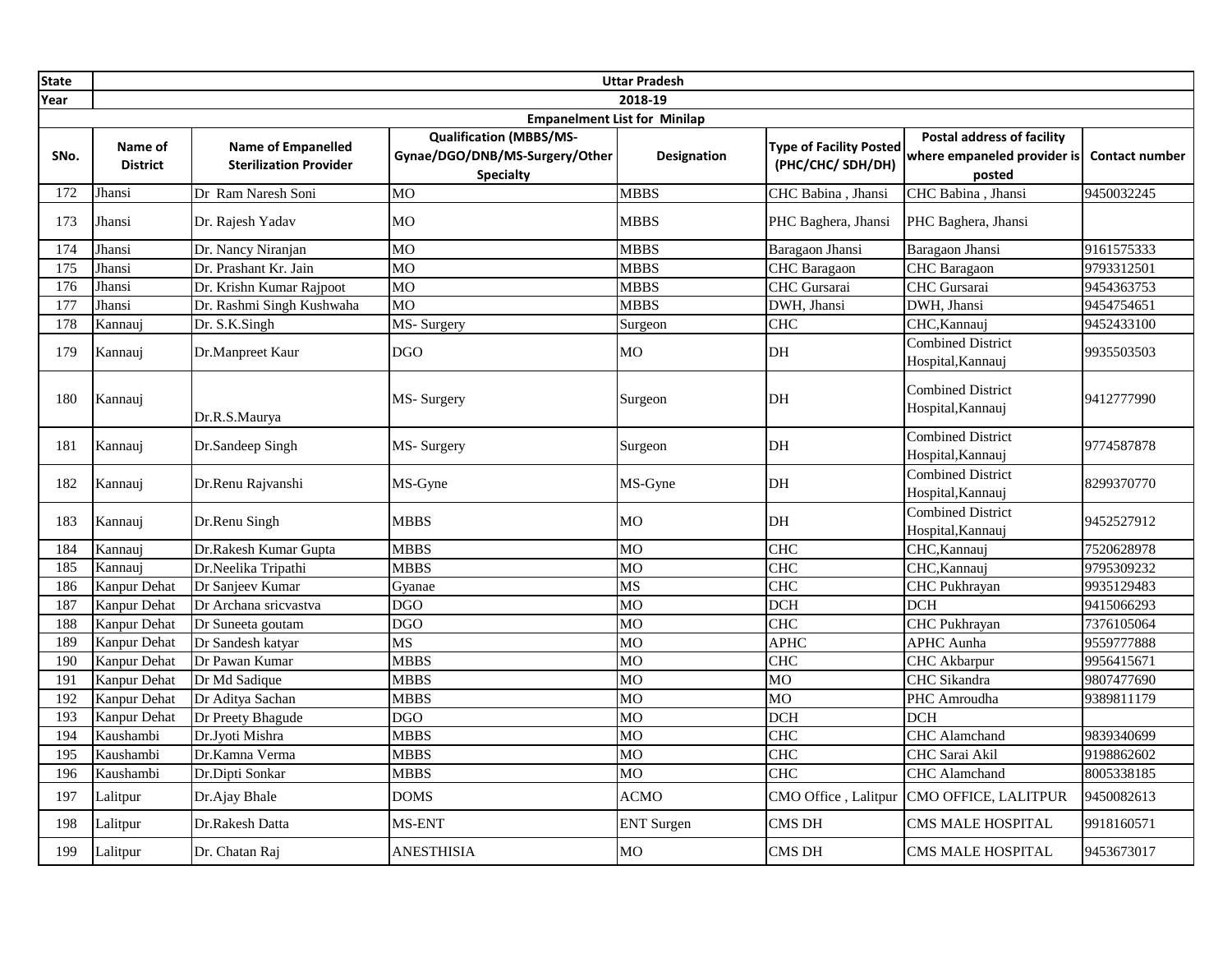| <b>State</b> |                            |                                                            |                                                                                                                             | <b>Uttar Pradesh</b> |                                                    |                                                                            |                       |
|--------------|----------------------------|------------------------------------------------------------|-----------------------------------------------------------------------------------------------------------------------------|----------------------|----------------------------------------------------|----------------------------------------------------------------------------|-----------------------|
| Year         |                            |                                                            |                                                                                                                             | 2018-19              |                                                    |                                                                            |                       |
| SNo.         | Name of<br><b>District</b> | <b>Name of Empanelled</b><br><b>Sterilization Provider</b> | <b>Empanelment List for Minilap</b><br><b>Qualification (MBBS/MS-</b><br>Gynae/DGO/DNB/MS-Surgery/Other<br><b>Specialty</b> | Designation          | <b>Type of Facility Posted</b><br>(PHC/CHC/SDH/DH) | <b>Postal address of facility</b><br>where empaneled provider is<br>posted | <b>Contact number</b> |
| 200          | Lalitpur                   | Dr. Mahesh Kumar Gupta                                     | MS-ENT                                                                                                                      | <b>MO</b>            | CMS DH                                             | CMS MALE HOSPITAL                                                          | 8765134699            |
| 201          | Lalitpur                   | Dr.D.K.Raj                                                 | <b>MS</b>                                                                                                                   | General Surgen       | <b>CMS DH</b>                                      | CMS MALE HOSPITAL                                                          | 9415586740            |
| 202          | Lalitpur                   | Dr.Getanjali                                               | <b>DGO</b>                                                                                                                  | <b>DGO</b>           | CMS DH                                             | CMS FEMALE HOSPITAL                                                        | 9918160571            |
| 203          | Lalitpur                   | Dr. Archana Singh                                          | <b>DGO</b>                                                                                                                  | <b>DGO</b>           | <b>CMS DH</b>                                      | CMS FEMALE HOSPITAL                                                        | 9452928426            |
| 204          | Lalitpur                   | Dr. RajNarayan                                             | <b>DCH</b>                                                                                                                  | <b>DCH</b>           | CMS DH                                             | CMS FEMALE HOSPITAL                                                        | 9889883188            |
| 205          | Lalitpur                   | Dr. Ashu Bajaj                                             | <b>MBBS</b>                                                                                                                 | MO                   | <b>CMS DH</b>                                      | CMS FEMALE HOSPITAL                                                        | 8005038806            |
| 206          | Lalitpur                   | Dr. V.P. Etaliya                                           | <b>DGO</b>                                                                                                                  | MО                   | <b>CMS DH</b>                                      | CMS FEMALE HOSPITAL                                                        | 9450032796            |
| 207          | Lalitpur                   | Dr.R.K Soni                                                | D-ORTH                                                                                                                      | Orthopadic Surgen    | CMO Office, Lalitpur                               | CMO Office, Lalitpur                                                       | 9415055624            |
| 208          | Lalitpur                   | Dr. Nidhi Dixit                                            | <b>MBBS</b>                                                                                                                 | MO                   | <b>CHC</b>                                         | CHC TALBEHAT                                                               | 8005411268            |
| 209          | Lalitpur                   | Dr. S.A. Khan                                              | <b>MBBS</b>                                                                                                                 | MO                   | <b>CHC</b>                                         | CHC TALBEHAT                                                               | 9415475540            |
| 210          | Lalitpur                   | Dr. Anurag Bajaj                                           | <b>MBBS</b>                                                                                                                 | MO                   | <b>CHC</b>                                         | CHC TALBEHAT                                                               | 9415030017            |
| 211          | Lalitpur                   | Dr. Sunil Kumar Pahadia                                    | <b>MBBS</b>                                                                                                                 | МO                   | <b>CHC</b>                                         | CHC MEHRONI                                                                | 9897417159            |
| 212          | Lalitpur                   | Dr. Sushil Kumar                                           | <b>MBBS</b>                                                                                                                 | МO                   | <b>CHC</b>                                         | <b>CHC MEHRONI</b>                                                         | 9889314664            |
| 213          | Lalitpur                   | Dr. Neha Joshi                                             | <b>MBBS</b>                                                                                                                 | МO                   | <b>CHC</b>                                         | <b>CHC</b> Madawara                                                        | 9616684845            |
| 214          | Lalitpur                   | Dr. Dheerendra Vaidhya                                     | <b>MBBS</b>                                                                                                                 | МO                   | TB Clinic, Ltp                                     | TB Clinic, Ltp                                                             | 9793401759            |
| 215          | Lalitpur                   | Dr. Saurabha Saxena                                        | <b>MBBS</b>                                                                                                                 | МO                   | PHC                                                | NPHC Gadyana, CHC Bar                                                      | 8982425321            |
| 216          | Lalitpur                   | Dr. Chhatra Pal Singh                                      | <b>MBBS</b>                                                                                                                 | MO                   | <b>PHC</b>                                         | PHC BIRDHA                                                                 | 7518899725            |
| 217          | Lalitpur                   | Dr. Navneet Kumar                                          | <b>MBBS</b>                                                                                                                 | MO                   | PHC                                                | PHC JAKHAURA                                                               | 7905629379            |
| 218          | Lalitpur                   | Dr. Nitin Kansoriya                                        | <b>MBBS</b>                                                                                                                 | MO                   | PHC                                                | NPHC HINGORA                                                               | 7376329285            |
| 219          | Lalitpur                   | Dr. Nitin Bajaj                                            | <b>MBBS</b>                                                                                                                 | <b>MO</b>            | PHC                                                | NPHC POORAVIRDHA                                                           | 9651603096            |
| 220          | Lalitpur                   | Dr. Pooja Gupta                                            | <b>MBBS</b>                                                                                                                 | МO                   | <b>CHC</b>                                         | NPHC POORA KALAN                                                           | 8299536726            |
| 221          | Lalitpur                   | Dr. Kuldeep Singh Rajput                                   | <b>MBBS</b>                                                                                                                 | МO                   | <b>CHC</b>                                         | CHC MEHRONI                                                                | 9415944466            |
| 222          | Lalitpur                   | Dr. Amit Tiwari                                            | <b>MBBS</b>                                                                                                                 | МO                   | <b>PHC</b>                                         | CHC Madawara                                                               | 7524005139            |
| 223          | Lalitpur                   | Dr. Abhishek Namdev                                        | <b>MBBS</b>                                                                                                                 | MO                   | <b>CHC</b>                                         | CHC TALBEHAT                                                               | 9009690767            |
| 224          | Lalitpur                   | Dr. Ajay Kumar Khare                                       | <b>MBBS</b>                                                                                                                 | MO                   | PHC                                                | NPHC Kalyanpura                                                            | 9651575166            |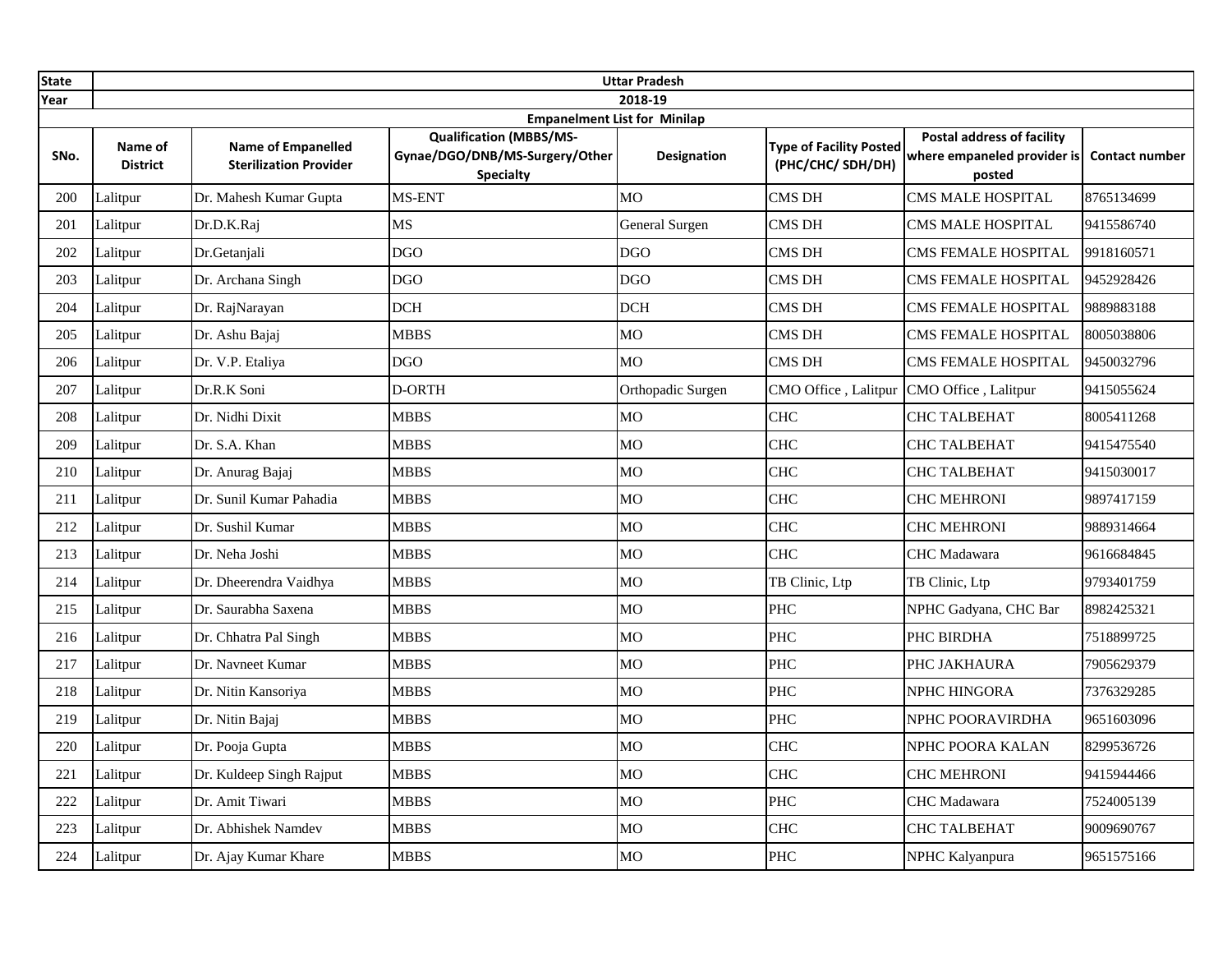| <b>State</b> |                            |                                                            |                                                                                                                             | <b>Uttar Pradesh</b> |                                                    |                                                                            |                       |
|--------------|----------------------------|------------------------------------------------------------|-----------------------------------------------------------------------------------------------------------------------------|----------------------|----------------------------------------------------|----------------------------------------------------------------------------|-----------------------|
| Year         |                            |                                                            |                                                                                                                             | 2018-19              |                                                    |                                                                            |                       |
| SNo.         | Name of<br><b>District</b> | <b>Name of Empanelled</b><br><b>Sterilization Provider</b> | <b>Empanelment List for Minilap</b><br><b>Qualification (MBBS/MS-</b><br>Gynae/DGO/DNB/MS-Surgery/Other<br><b>Specialty</b> | <b>Designation</b>   | <b>Type of Facility Posted</b><br>(PHC/CHC/SDH/DH) | <b>Postal address of facility</b><br>where empaneled provider is<br>posted | <b>Contact number</b> |
| 225          | Lalitpur                   | Dr. Sashank Sahu                                           | <b>MBBS</b>                                                                                                                 | МO                   | <b>CHC</b>                                         | CHC Bar                                                                    | 9453497409            |
| 226          | Lalitpur                   | Dr. Avneesh Sahu                                           | <b>MBBS</b>                                                                                                                 | M <sub>O</sub>       | <b>PHC</b>                                         | <b>NPHC Saidpur</b>                                                        | 9452320441            |
| 227          | Lalitpur                   | Dr. Jeeshan Khaun                                          | <b>MBBS</b>                                                                                                                 | МO                   | <b>PHC</b>                                         | NPHC Kumhedi                                                               | 9637822120            |
| 228          | Lalitpur                   | Dr. Sudeep Bhardwaj                                        | <b>MBBS</b>                                                                                                                 | <b>MO</b>            | <b>PHC</b>                                         | NPHC Dongrakalan                                                           | 9453030590            |
| 229          | Lalitpur                   | Dr. Kuldeep Trivedi                                        | <b>MBBS</b>                                                                                                                 | MO                   | <b>PHC</b>                                         | <b>NPHC Bhaurra</b>                                                        | 7007816772            |
| 230          | Lalitpur                   | Dr. Siddharth Jain                                         | <b>MBBS</b>                                                                                                                 | M <sub>O</sub>       | <b>PHC</b>                                         | <b>NPHC Banpur</b>                                                         | 8853259640            |
| 231          | Lalitpur                   | Dr. Manish Kumar                                           | <b>MBBS</b>                                                                                                                 | MO                   | <b>PHC</b>                                         | <b>CMS MALE HOSPITAL</b>                                                   | 9936710273            |
| 232          | Lalitpur                   | Dr. Vishal Verma                                           | <b>MBBS</b>                                                                                                                 | МO                   | <b>CHC</b>                                         | CHC Bar                                                                    | 9648677900            |
| 233          | Lalitpur                   | Dr. Manulika Verma                                         | T.Q.M.                                                                                                                      | M <sub>O</sub>       | Hausala Training                                   | Hausala Training Centre Ltp                                                | 7000659632            |
| 234          | Lucknow                    | Dr. Neera Jain                                             | <b>MBBS</b>                                                                                                                 | Superintendent in    | <b>VAB</b> Female Hospital                         | <b>VAB</b> Female Hospital                                                 | 9415018045            |
| 235          | Lucknow                    | Dr. Madhu Nigam                                            | MBBS,DGO                                                                                                                    | Senior Consultant    | <b>VAB</b> Female Hospital                         | <b>VAB</b> Female Hospital                                                 | 9838683686            |
| 236          | Lucknow                    | Dr. Saulat Rizvi                                           | MBBS,DGO                                                                                                                    | O&G                  | <b>VAB</b> Female Hospital                         | <b>VAB</b> Female Hospital                                                 | 8177005627            |
| 237          | Lucknow                    | Dr. Lilly Singh                                            | MBBS.DGO                                                                                                                    | O&G                  | <b>VAB</b> Female Hospital                         | <b>VAB</b> Female Hospital                                                 | 9415148147            |
| 238          | Lucknow                    | Dr. Aruna Singh                                            | MBBS,DGO                                                                                                                    | O&G                  | <b>VAB Female Hospital</b>                         | VAB Female Hospital                                                        | 9839802383            |
| 239          | Lucknow                    | Dr. Anchal Gupta                                           | MBBS,DGO                                                                                                                    | O&G                  | <b>VAB Female Hospital</b>                         | <b>VAB</b> Female Hospital                                                 | 9532540708            |
| 240          | Lucknow                    | Dr. Sharda Choudhry                                        | MBBS,DGO                                                                                                                    | O&G                  | <b>VAB</b> Female Hospital                         | <b>VAB</b> Female Hospital                                                 | 8177005606            |
| 241          | Lucknow                    | Dr. Chitra Sonkar                                          | MBBS,DGO                                                                                                                    | O&G                  | VAB Female Hospital                                | VAB Female Hospital                                                        | 8177005608            |
| 242          | Lucknow                    | Dr. Deepika Seth                                           | MBBS,DGO                                                                                                                    | O&G                  | VAB Female Hospital                                | <b>VAB</b> Female Hospital                                                 | 8177005609            |
| 243          | Lucknow                    | Dr. Renuka Kashyap                                         | MBBS,DGO                                                                                                                    | O&G                  | VAB Female Hospital                                | <b>VAB</b> Female Hospital                                                 | 8177005628            |
| 244          | Lucknow                    | Dr. Savita Bhatt                                           | MBBS, DGO                                                                                                                   | O&G                  | <b>VAB Female Hospital</b>                         | <b>VAB</b> Female Hospital                                                 | 9415521221            |
| 245          | Lucknow                    | Dr. Sangeeta Shrivasta                                     | MBBS, DGO                                                                                                                   | O&G                  | VAB Female Hospital VAB Female Hospital            |                                                                            | 9415022937            |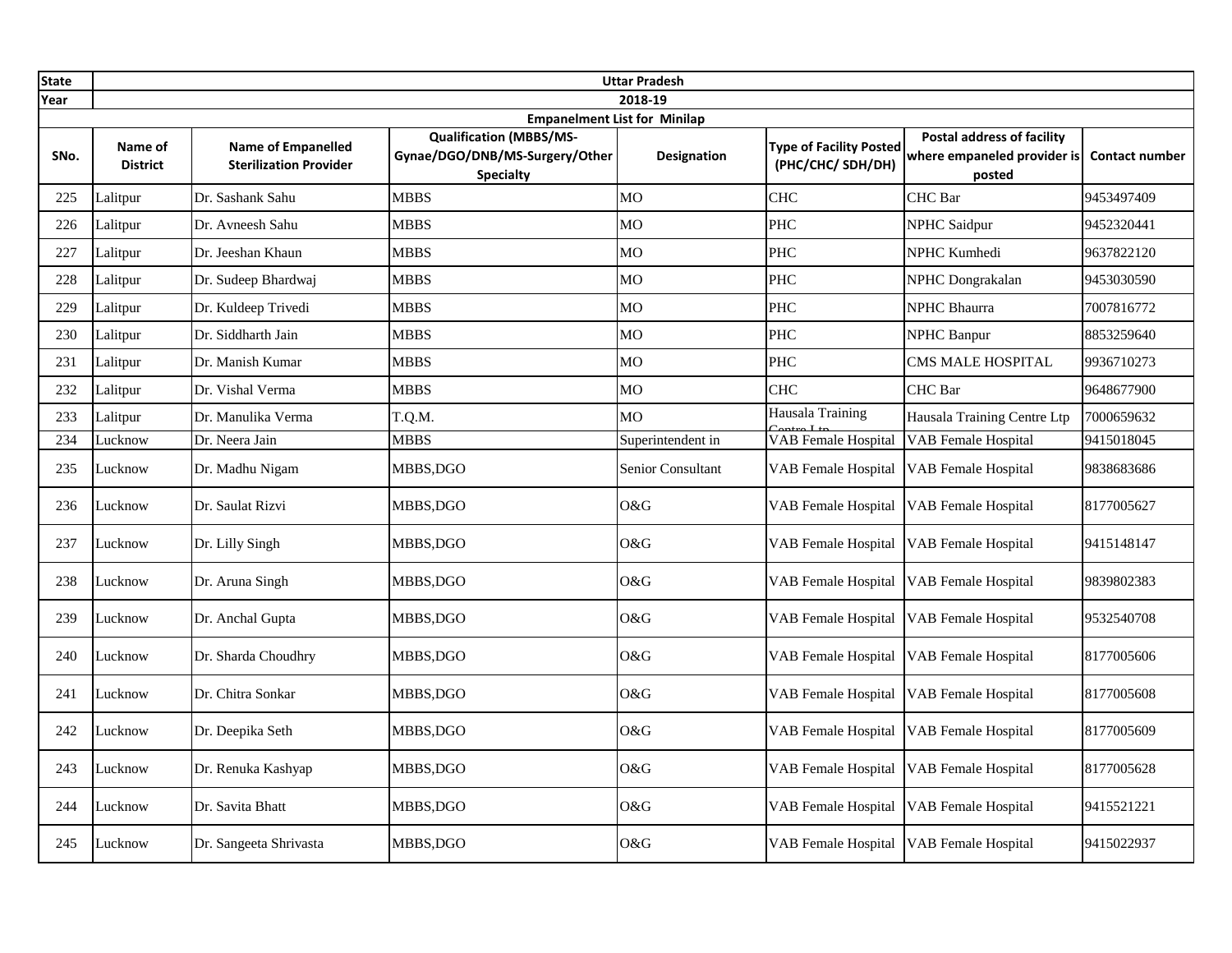| <b>State</b> |                            |                                                            |                                                                                      | <b>Uttar Pradesh</b>                |                                                    |                                                                            |                       |
|--------------|----------------------------|------------------------------------------------------------|--------------------------------------------------------------------------------------|-------------------------------------|----------------------------------------------------|----------------------------------------------------------------------------|-----------------------|
| Year         |                            |                                                            |                                                                                      | 2018-19                             |                                                    |                                                                            |                       |
|              |                            |                                                            |                                                                                      | <b>Empanelment List for Minilap</b> |                                                    |                                                                            |                       |
| SNo.         | Name of<br><b>District</b> | <b>Name of Empanelled</b><br><b>Sterilization Provider</b> | <b>Qualification (MBBS/MS-</b><br>Gynae/DGO/DNB/MS-Surgery/Other<br><b>Specialty</b> | <b>Designation</b>                  | <b>Type of Facility Posted</b><br>(PHC/CHC/SDH/DH) | <b>Postal address of facility</b><br>where empaneled provider is<br>posted | <b>Contact number</b> |
| 246          | Lucknow                    | Dr. Seema Srivastava                                       | MBBS.DGO                                                                             | O&G                                 | <b>VAB Female Hospital</b>                         | <b>VAB</b> Female Hospital                                                 | 8177005616            |
| 247          | Lucknow                    | Dr. Ranjana Prasad                                         | MBBS,DGO                                                                             | O&G                                 | <b>VAB</b> Female Hospital                         | <b>VAB</b> Female Hospital                                                 | 8177005605            |
| 248          | Lucknow                    | Dr. Nutan Sonkar                                           | MBBS.DGO                                                                             | O&G                                 | <b>VAB Female Hospital</b>                         | VAB Female Hospital                                                        | 8177005604            |
| 249          | Lucknow                    | Dr. Rashmi Mishra                                          | MBBS,DGO                                                                             | O&G                                 | <b>VAB Female Hospital</b>                         | <b>VAB Female Hospital</b>                                                 | 8177005607            |
| 250          | Lucknow                    | Dr. Divya Singh                                            | MBBS                                                                                 | <b>LMO</b>                          | <b>VJB</b> Female Hospital                         | <b>VJB</b> Female Hospital                                                 |                       |
| 251          | Lucknow                    | Dr. Shubha Dwivedi                                         | <b>MBBS</b>                                                                          | <b>LMO</b>                          | <b>VJB</b> Female Hospital                         | <b>VJB</b> Female Hospital                                                 | 9793064431            |
| 252          | Lucknow                    | Dr. Anjali Pant                                            | MBBS,DGO                                                                             | LMO                                 | <b>VJB</b> Female Hospital                         | <b>VJB</b> Female Hospital                                                 | 9450645206            |
| 253          | Lucknow                    | Dr. Rekha Choudhry                                         | MBBS,DGO                                                                             | LMO                                 | <b>VJB</b> Female Hospital                         | <b>VJB</b> Female Hospital                                                 | 9838962892            |
| 254          | Lucknow                    | Dr. Madhur Sinha                                           | MS, Gyna                                                                             | LMO                                 | <b>VJB</b> Female Hospital                         | <b>VJB</b> Female Hospital                                                 | 9415762286            |
| 255          | Lucknow                    | Dr. Shashi Kumari                                          | MBBS, DGO                                                                            | O&G                                 | <b>VJB</b> Female Hospital                         | <b>VJB</b> Female Hospital                                                 | 9839054728            |
| 256          | Lucknow                    | Dr. Archana Jain                                           | MBBS,DGO                                                                             | <b>LMO</b>                          | <b>VJB</b> Female Hospital                         | <b>VJB</b> Female Hospital                                                 | 8000549222            |
| 257          | Lucknow                    | Dr. Urmila Kumari Arya                                     | MBBS,DGO                                                                             | <b>LMO</b>                          | <b>VJB</b> Female Hospital                         | <b>VJB</b> Female Hospital                                                 | 7753811012            |
| 258          | Lucknow                    | Dr. Sandhya Gupta                                          | MS, Gyna                                                                             | O&G                                 | <b>VJB</b> Female Hospital                         | <b>VJB</b> Female Hospital                                                 | 7753811016            |
| 259          | Lucknow                    | Dr. Deepa Sharma                                           | MD, Gyna                                                                             | O&G                                 | <b>VJB</b> Female Hospital                         | <b>VJB</b> Female Hospital                                                 | 7753811017            |
| 260          | Lucknow                    | Dr. Rita Verma                                             | MBBS, DGO                                                                            | O&G                                 | <b>VJB</b> Female Hospital                         | <b>VJB</b> Female Hospital                                                 | 9450906315            |
| 261          | Lucknow                    | Dr. Usha Yadav                                             | MS, Gyna                                                                             | O&G                                 | <b>VJB</b> Female Hospital                         | <b>VJB</b> Female Hospital                                                 | 9415344492            |
| 262          | Lucknow                    | Dr. Pratibha Singh                                         | MD, Gyn                                                                              | O&G                                 | <b>VJB</b> Female Hospital                         | <b>VJB Female Hospital</b>                                                 | 8874260674            |
| 263          | Lucknow                    | Dr. Nirupama Singh                                         | MS, Gyna                                                                             | O&G                                 | <b>RML Hospital</b>                                | <b>RML Hospital</b>                                                        | 8765676972            |
| 264          | Lucknow                    | Dr. Sarla Chaudhri                                         | MBBS,DGO                                                                             | O&G                                 | <b>RML Hospital</b>                                | <b>RML Hospital</b>                                                        | 8765676909            |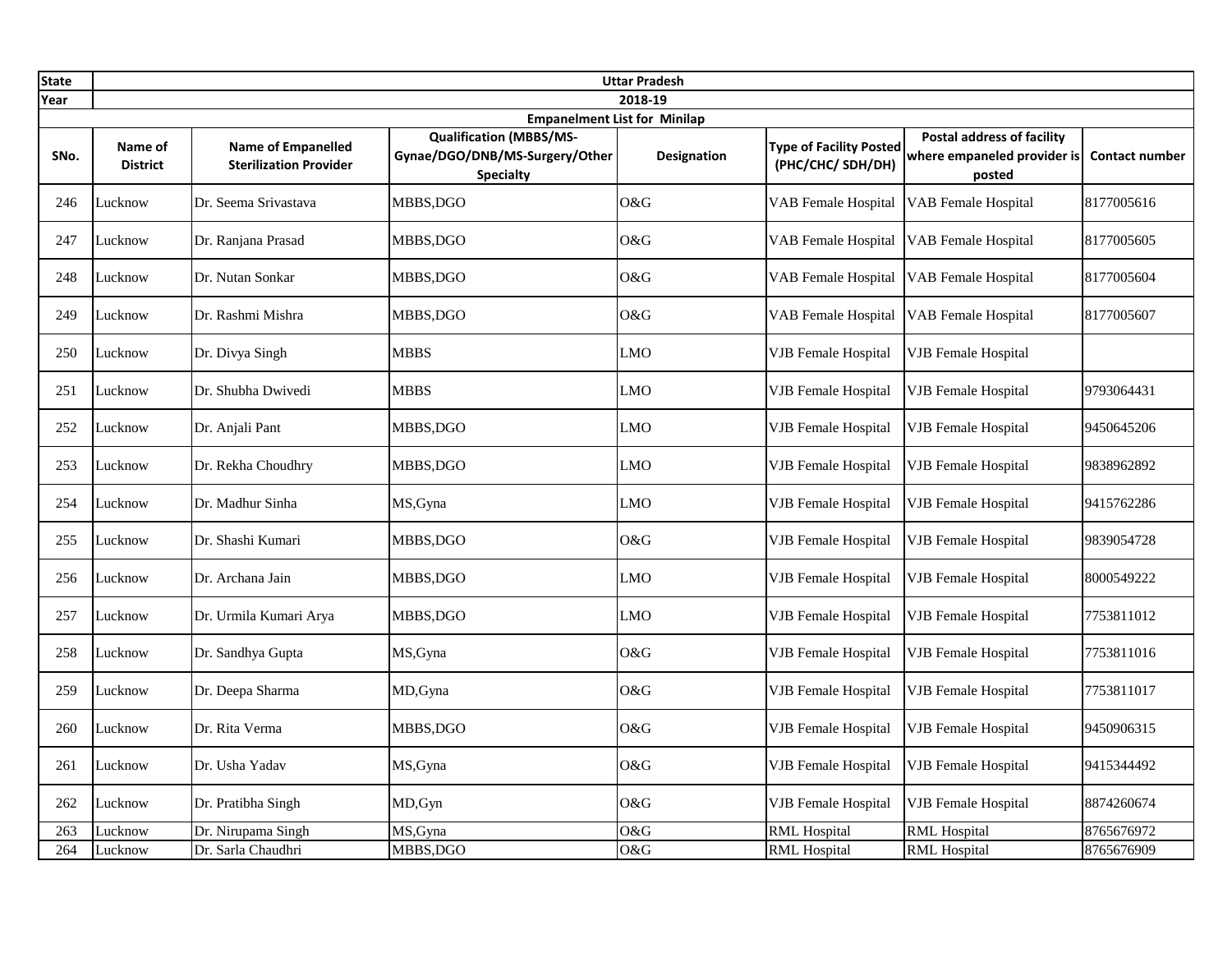| <b>State</b>     |                                     |                                                            |                                                                                      | <b>Uttar Pradesh</b> |                                                    |                                                                            |                       |  |  |  |
|------------------|-------------------------------------|------------------------------------------------------------|--------------------------------------------------------------------------------------|----------------------|----------------------------------------------------|----------------------------------------------------------------------------|-----------------------|--|--|--|
| Year             |                                     |                                                            |                                                                                      | 2018-19              |                                                    |                                                                            |                       |  |  |  |
|                  | <b>Empanelment List for Minilap</b> |                                                            |                                                                                      |                      |                                                    |                                                                            |                       |  |  |  |
| SNo.             | Name of<br><b>District</b>          | <b>Name of Empanelled</b><br><b>Sterilization Provider</b> | <b>Qualification (MBBS/MS-</b><br>Gynae/DGO/DNB/MS-Surgery/Other<br><b>Specialty</b> | Designation          | <b>Type of Facility Posted</b><br>(PHC/CHC/SDH/DH) | <b>Postal address of facility</b><br>where empaneled provider is<br>posted | <b>Contact number</b> |  |  |  |
| 265              | Lucknow                             | Dr. Tarannum Raja                                          | MBBS,DGO                                                                             | O&G                  | <b>RML Hospital</b>                                | <b>RML</b> Hospital                                                        | 8765676910            |  |  |  |
| 266              | Lucknow                             | Dr. Sandeepa Srivastav                                     | MS, Gyna                                                                             | O&G                  | <b>RML</b> Hospital                                | <b>RML</b> Hospital                                                        | 8765676916            |  |  |  |
| 267              | Lucknow                             | Dr. Shalu Mahesh                                           | MBBS,DGO                                                                             | O&G                  | <b>RML Hospital</b>                                | <b>RML</b> Hospital                                                        | 8765676915            |  |  |  |
| 268              | Lucknow                             | Dr. Smita Rai                                              | MBBS,DGO                                                                             | O&G                  | <b>RML</b> Hospital                                | <b>RML</b> Hospital                                                        | 8765676918            |  |  |  |
| 269              | Lucknow                             | Dr. Anita Negi                                             | MBBS,DGO                                                                             | O&G                  | <b>RML Hospital</b>                                | <b>RML</b> Hospital                                                        | 8765676898            |  |  |  |
| 270              | Lucknow                             | Dr. Alka Gupta                                             | MBBS,DGO                                                                             | O&G                  | <b>RML Hospital</b>                                | <b>RML</b> Hospital                                                        | 8765676892            |  |  |  |
| 271              | Lucknow                             | Dr. Ina Gupta                                              | MBBS,DGO                                                                             | O&G                  | <b>RML Hospital</b>                                | <b>RML</b> Hospital                                                        | 8765676899            |  |  |  |
| 272              | Lucknow                             | Dr. Sushmita Verma                                         | MS, Gyna                                                                             | O&G                  | <b>RML Hospital</b>                                | <b>RML</b> Hospital                                                        | 8765676897            |  |  |  |
| 273              | Lucknow                             | Dr. Neelam Soni                                            | MBBS,DGO                                                                             | O&G                  | <b>RML Hospital</b>                                | <b>RML</b> Hospital                                                        | 8765676906            |  |  |  |
| 274              | Lucknow                             | Dr. Shubhra Singh                                          | MBBS, DGO                                                                            | O&G                  | <b>RML Hospital</b>                                | <b>RML</b> Hospital                                                        | 8765676879            |  |  |  |
| $\overline{275}$ | Lucknow                             | Dr. Pooja Soni                                             | MBBS,DGO                                                                             | O&G                  | <b>RML Hospital</b>                                | <b>RML</b> Hospital                                                        | 8765244252            |  |  |  |
| 276              | Lucknow                             | Dr. Sudha Verma                                            | MBBS,DGO                                                                             | O&G                  | <b>RML Hospital</b>                                | <b>RML</b> Hospital                                                        | 8765677072            |  |  |  |
| 277              | Lucknow                             | Dr. Saroj Kumari                                           | MBBS.DGO                                                                             | O&G                  | <b>RML Hospital</b>                                | <b>RML</b> Hospital                                                        | 8765676908            |  |  |  |
| 278              | Lucknow                             | Dr. Sunita Singh                                           | MS, Gyna                                                                             | O&G                  | <b>RML Hospital</b>                                | <b>RML Hospital</b>                                                        | 8765676914            |  |  |  |
| 279              | Lucknow                             | Dr. Sushma Singh                                           | MS, Gyna                                                                             | O&G                  | <b>RML Hospital</b>                                | <b>RML Hospital</b>                                                        | 8765676911            |  |  |  |
| 280              | Lucknow                             | Dr. Sarita Saxena                                          | <b>MBBS</b> , DGO                                                                    | O&G                  | <b>RML Hospital</b>                                | <b>RML</b> Hospital                                                        | 9415138574            |  |  |  |
| 281              | Lucknow                             | Dr. Kalpana chauhan Chandel                                | MBBS, DGO                                                                            | O&G                  | <b>RML</b> Hospital                                | <b>RML</b> Hospital                                                        | 8765676912            |  |  |  |
| 282              | Lucknow                             | Dr. Neelam Ahirwar                                         | MS, Gyna                                                                             | O&G                  | <b>RML Hospital</b>                                | <b>RML</b> Hospital                                                        | 8601706806            |  |  |  |
| 283              | Lucknow                             | Dr. Puspalata Kanoujiya                                    | <b>MBBS, DGO</b>                                                                     | O&G                  | <b>RLB</b> Combined<br>Hospital                    | <b>RLB Combined Hospital</b>                                               | 9450722020            |  |  |  |
| 284              | Lucknow                             | Dr. Alpana Sharma                                          | <b>MBBS .DGO</b>                                                                     | O&G                  | <b>RLB</b> Combined<br>Hospital                    | <b>RLB</b> Combined Hospital                                               | 9415462495            |  |  |  |
| 285              | Lucknow                             | Dr. Anjana Sahu                                            | <b>MBBS</b> ,DGO                                                                     | O&G                  | <b>RLB</b> Combined<br>Hospital                    | <b>RLB</b> Combined Hospital                                               |                       |  |  |  |
| 286              | Lucknow                             | Dr. Sada Nanda                                             | MS, General Surgery                                                                  | O&G                  | <b>SPM Civil Hospital</b>                          | SPM Civil Hospital                                                         | 9415026358            |  |  |  |
| 287              | Lucknow                             | Dr. Rupam Saroj                                            | MBBS, MBBS                                                                           | O&G                  | <b>SPM Civil Hospital</b>                          | <b>SPM Civil Hospital</b>                                                  |                       |  |  |  |
| 288              | Lucknow                             | Dr. Amita Yadav                                            | <b>MBBS, DGO</b>                                                                     | O&G                  | <b>LBRN</b> Combined                               | <b>LBRN</b> Combined Hospital                                              | 9936352639            |  |  |  |
| 289              | Lucknow                             | Dr. Sandhya Singh                                          | <b>MBBS</b> , DGO                                                                    | O&G                  | <b>LBRN</b> Combined<br>Hospital                   | <b>LBRN</b> Combined Hospital                                              | 9935004797            |  |  |  |
| 290              | Lucknow                             | Dr. Poonam Gupta                                           | <b>MBBS</b> ,DGO                                                                     | O&G                  | <b>LBRN</b> Combined<br>Hospital                   | <b>LBRN</b> Combined Hospital                                              | 9044910548            |  |  |  |
| 291              | Lucknow                             | Dr. Kanchan Mishra                                         | MBBS, DGO                                                                            | O&G                  | <b>LBRN</b> Combined<br>Hospital                   | <b>LBRN</b> Combined Hospital                                              |                       |  |  |  |
| 292              | Lucknow                             | Dr. Ajay Kumar Agarwal                                     | MS, General Surgery                                                                  | O&G                  | <b>RSM</b> Combined<br>Hospital                    | <b>RSM Combined Hospital</b>                                               | 9415046210            |  |  |  |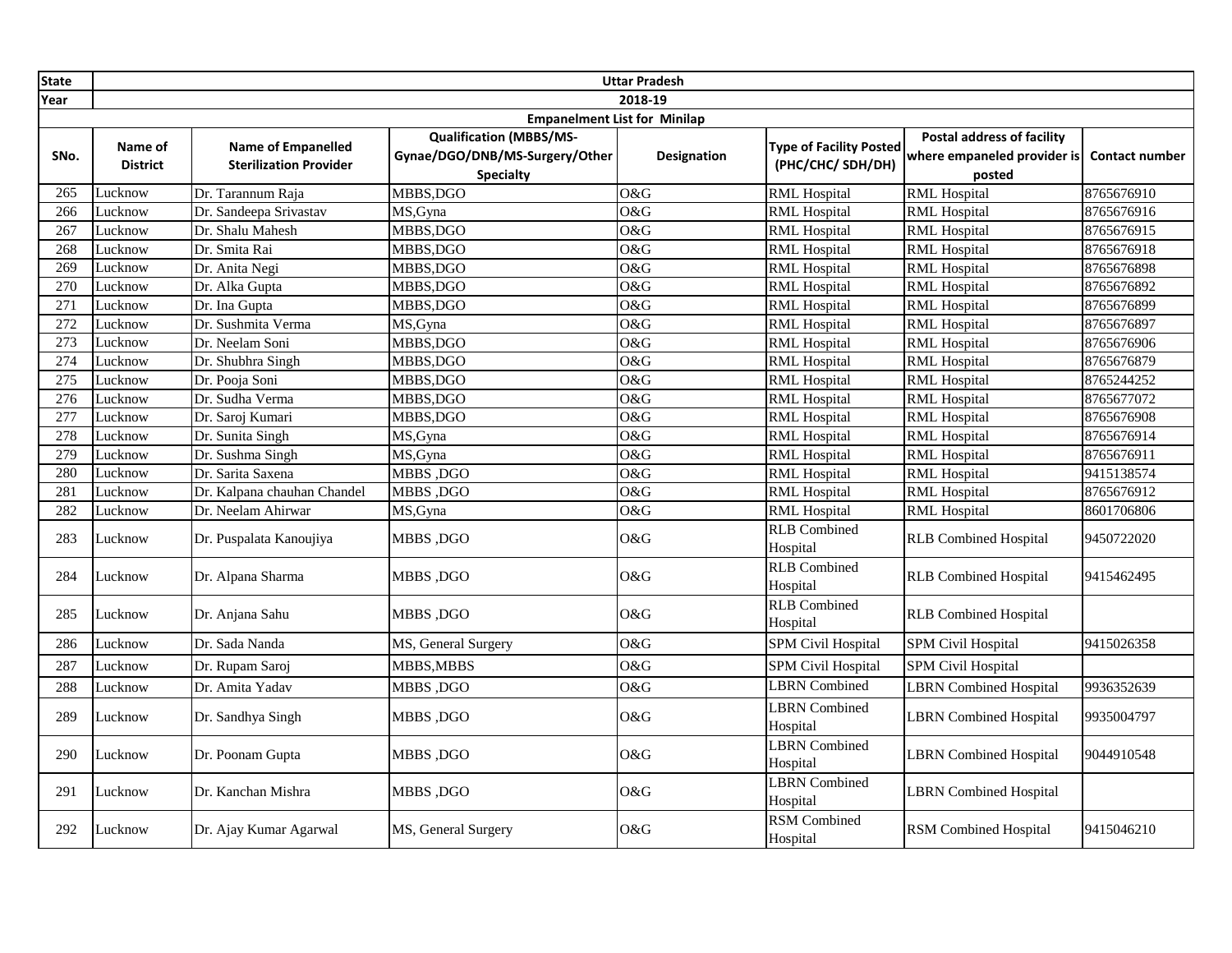| <b>State</b>     |                            |                                                            |                                                                                      | <b>Uttar Pradesh</b> |                                                    |                                                                            |                       |
|------------------|----------------------------|------------------------------------------------------------|--------------------------------------------------------------------------------------|----------------------|----------------------------------------------------|----------------------------------------------------------------------------|-----------------------|
| Year             |                            |                                                            |                                                                                      | 2018-19              |                                                    |                                                                            |                       |
|                  |                            |                                                            | <b>Empanelment List for Minilap</b>                                                  |                      |                                                    |                                                                            |                       |
| SNo.             | Name of<br><b>District</b> | <b>Name of Empanelled</b><br><b>Sterilization Provider</b> | <b>Qualification (MBBS/MS-</b><br>Gynae/DGO/DNB/MS-Surgery/Other<br><b>Specialty</b> | <b>Designation</b>   | <b>Type of Facility Posted</b><br>(PHC/CHC/SDH/DH) | <b>Postal address of facility</b><br>where empaneled provider is<br>posted | <b>Contact number</b> |
| 293              | Lucknow                    | Dr. Prema Yadav                                            | MBBS.MBBS                                                                            | O&G                  | <b>RSM Combined</b><br>Hospital                    | <b>RSM Combined Hospital</b>                                               | 8400178360            |
| 294              | Lucknow                    | Dr. Anamika Gupta                                          | MS, Gyna                                                                             | O&G                  | <b>BMC</b> Aliganj                                 | <b>BMC</b> Aliganj                                                         | 8400000961            |
| 295              | Lucknow                    | Dr. Mokkarram Jah                                          | MS, General Surgery                                                                  | <b>LMO</b>           | <b>CHC BKT</b>                                     | <b>CHC BKT</b>                                                             | 8090858094            |
| 296              | Lucknow                    | Dr. Arpita Srivastav                                       | Ms, Gyna                                                                             | O&G                  | <b>CHC</b> Chinhat                                 | <b>CHC</b> Chinhat                                                         | 9236431772            |
| 297              | Lucknow                    | Dr. Chanreswar Maurya                                      | MS, General Surgery                                                                  | O&G                  | CHC Mohanlal Ganj                                  | <b>CHC</b> Mohanlal Ganj                                                   |                       |
| 298              | Lucknow                    | Dr. Sangeeta Chauhan                                       | MS, General Surgery                                                                  | O&G                  | CHC Mohanlal Ganj                                  | CHC Mohanlal Ganj                                                          | 9044550009            |
| 299              | Lucknow                    | Dr. Rajesh Kumar Srivastav                                 | MS, General Surgery                                                                  | O&G                  | T B Hospital<br>Thakurganj                         | T B Hospital Thakurganj                                                    | 9839111682            |
| 300              | Lucknow                    | Dr. Anupam Katiyar                                         | MBBS,DGO                                                                             | O&G                  | <b>BMC</b> Silver Jublee                           | <b>BMC Silver Jublee</b>                                                   | 9450795187            |
| 301              | Lucknow                    | Dr. Rashmi Gupta                                           | MBBS,DGO                                                                             | 0&G                  | <b>BMC FB Road</b>                                 | <b>BMC FB Road</b>                                                         | 9451408066            |
| $\overline{302}$ | Lucknow                    | Dr. Maulshri Mehta                                         | Ms, Gyna                                                                             | O&G                  | <b>BMC</b> Aliganj                                 | <b>BMC</b> Aliganj                                                         | 9839035015            |
| 303              | Lucknow                    | Dr. Kanchan Gupta                                          | <b>MBBS</b>                                                                          | O&G                  | <b>BMC</b> Aliganj                                 | <b>BMC</b> Aliganj                                                         | 8415106186            |
| 304              | Lucknow                    | Dr. Manju Chaurasia                                        | Ms, Gyna                                                                             | O&G                  | <b>BMC</b> Aishbagh                                | <b>BMC</b> Aishbagh                                                        | 9670909326            |
| $\overline{305}$ | Lucknow                    | Dr. Tabassum Khan                                          | <b>MBBSDGO</b>                                                                       | <b>LMO</b>           | <b>BMC</b> Aishbagh                                | <b>BMC</b> Aishbagh                                                        | 9450363418            |
| 306              | Lucknow                    | Dr. Ranjana Rani                                           | Ms, Gyna                                                                             | O&G                  | <b>BMC</b> Aishbagh                                | <b>BMC</b> Aishbagh                                                        | 9532969272            |
| 307              | Lucknow                    | Dr. Priti Srivastav                                        | Ms, Gyna                                                                             | O&G                  | <b>BMC</b> Turiyaganj                              | <b>BMC</b> Turiyaganj                                                      | 9450097172            |
| 308              | Lucknow                    | Dr. Noopur Bajpai                                          | Ms, Gyna                                                                             | O&G                  | <b>BMC</b> Turiyaganj                              | <b>BMC</b> Turiyaganj                                                      | 7081720603            |
| 309              | Lucknow                    | Dr. Abhilasha Mishra                                       | MBBS.DGO                                                                             | 0&G                  | <b>BMC N.K.ROAD</b>                                | <b>BMC N.K.ROAD</b>                                                        | 9415046470            |
| 310              | Lucknow                    | Dr. Sanghmitra                                             | MBBS,DGO                                                                             | O&G                  | <b>VAB Female Hospital</b>                         | <b>VAB</b> Female Hospital                                                 | 9450301406            |
| 311              | Lucknow                    | Dr. Renu Sanyal                                            | MS, General Surgery                                                                  | O&G                  | <b>BMC</b> Chandar Nagar                           | <b>BMC</b> Chandar Nagar                                                   | 9415561073            |
| 312              | Lucknow                    | Dr. Malti Chaudhary                                        | MBBS,DGO                                                                             | O&G                  | <b>BMC Red Cross</b>                               | <b>BMC Red Cross</b>                                                       | 9452296799            |
| 313              | Lucknow                    | Dr.Rashmi Verma                                            | Ms, Gyna                                                                             | O&G                  | <b>BMC</b> Aliganj                                 | <b>BMC</b> Aliganj                                                         | 9235888638            |
| 314              | Lucknow                    | Dr. Vinita                                                 | MS, General Surgery                                                                  | O&G                  | <b>BMC Red Cross</b>                               | <b>BMC</b> Red Cross                                                       | 9336530924            |
| 315              | Lucknow                    | Dr. Shikha Rawat                                           | MBBS, DGO                                                                            | O&G                  | <b>BMC</b> Silver Jublee                           | <b>BMC Silver Jublee</b>                                                   | 9936062304            |
| 316              | Lucknow                    | Dr. Radhika Gupta                                          | Ms, Gyna                                                                             | O&G                  | <b>BMC Silver Jublee</b>                           | <b>BMC Silver Jublee</b>                                                   | 9415460288            |
| 317              | Mahoba                     | Dr D K Sullere                                             | MS                                                                                   | Surgeon              | DH                                                 | DH Mahoba                                                                  | 9450271287            |
| 318              | Mahoba                     | Dr Gautam Chandra Verma                                    | <b>MS</b>                                                                            | Surgeon              | <b>CHC</b>                                         | CHC Charkhari                                                              | 9506043544            |
| 319              | Mahoba                     | Dr K P Singh                                               | MS                                                                                   | Surgeon              | <b>CHC</b>                                         | CHC Panwari                                                                | 9415145508            |
| 320              | Mahoba                     | Dr Kuldeep Singh                                           | Gynae                                                                                | Gynecologist         | <b>CHC</b>                                         | <b>CHC</b> Panwari                                                         | 9452304497            |
| 321              | Mahoba                     | Dr Mahesh Singh                                            | <b>MBBS</b>                                                                          | M <sub>O</sub>       | CHC                                                | CHC Kabrai                                                                 | 9450040910            |
| 322              | Mahoba                     | Dr P K Rajpoot                                             | <b>MBBS</b>                                                                          | MO                   | PHC                                                | PHC Jaitpur                                                                | 9415179412            |
| 323              | Mahoba                     | Dr R B Arya                                                | <b>MBBS</b>                                                                          | Surgeon              | DH                                                 | DH Mahoba                                                                  | 9450270912            |
| 324              | Mahoba                     | Dr S K Verma                                               | Gynae                                                                                | Gynecologist         | DH                                                 | <b>DWH</b> Mahoba                                                          | 9415542312            |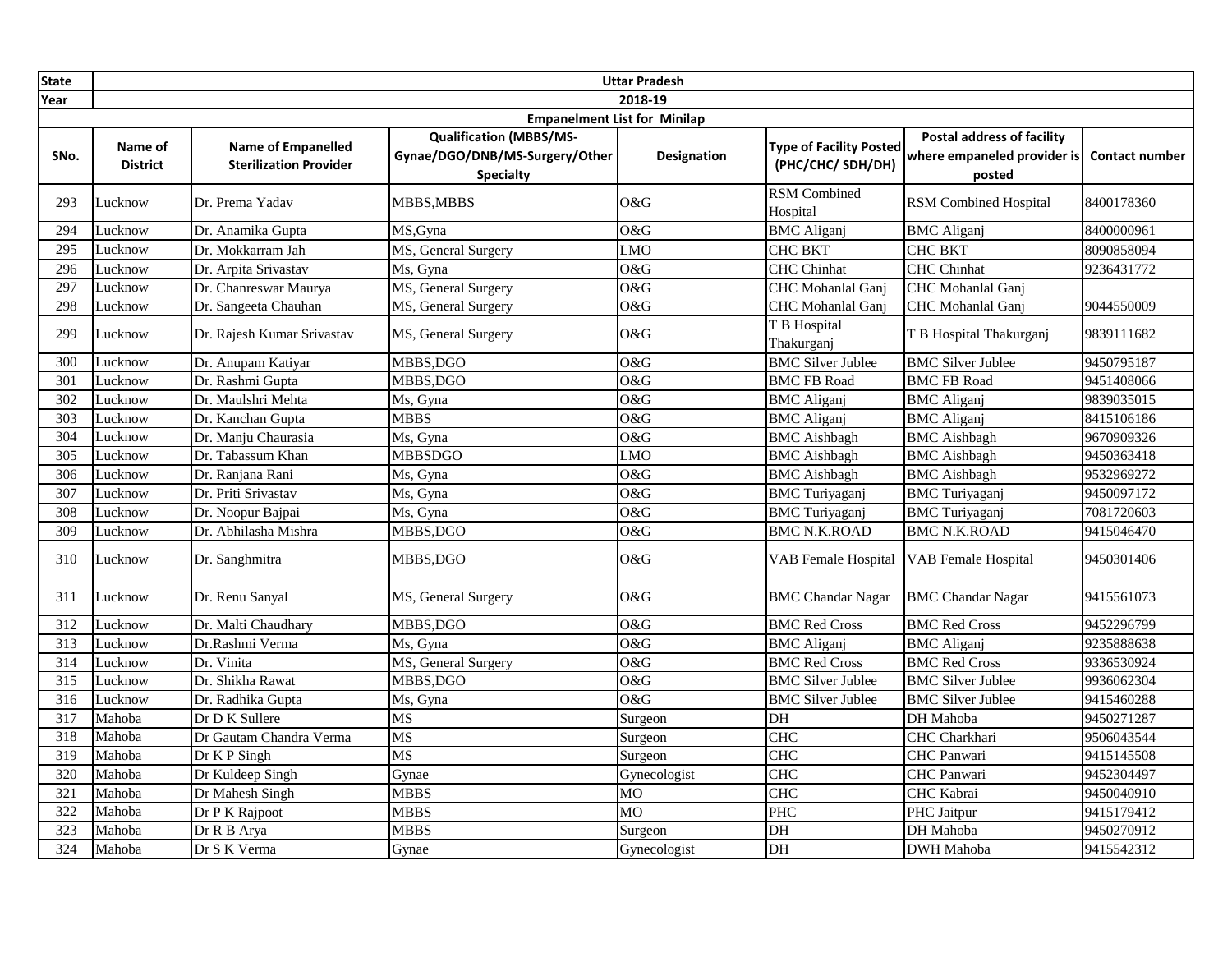| <b>State</b> |                                     | <b>Uttar Pradesh</b>                                       |                                                                                      |                    |                                                     |                                                                            |                       |  |  |
|--------------|-------------------------------------|------------------------------------------------------------|--------------------------------------------------------------------------------------|--------------------|-----------------------------------------------------|----------------------------------------------------------------------------|-----------------------|--|--|
| Year         | 2018-19                             |                                                            |                                                                                      |                    |                                                     |                                                                            |                       |  |  |
|              | <b>Empanelment List for Minilap</b> |                                                            |                                                                                      |                    |                                                     |                                                                            |                       |  |  |
| SNo.         | Name of<br><b>District</b>          | <b>Name of Empanelled</b><br><b>Sterilization Provider</b> | <b>Qualification (MBBS/MS-</b><br>Gynae/DGO/DNB/MS-Surgery/Other<br><b>Specialty</b> | <b>Designation</b> | <b>Type of Facility Posted</b><br>(PHC/CHC/ SDH/DH) | <b>Postal address of facility</b><br>where empaneled provider is<br>posted | <b>Contact number</b> |  |  |
| 325          | Meerut                              | Dr. Abhilasha Gupta                                        | <b>MBBS</b>                                                                          | <b>MO</b>          | Medical college                                     | LLRM college, meerut                                                       | 9411260130            |  |  |
| 326          | Meerut                              | Dr. Kirti Dubey                                            | <b>MBBS</b>                                                                          | M <sub>O</sub>     | Medical college                                     | LLRM college, meerut                                                       | 9837294811            |  |  |
| 327          | Meerut                              | Dr. Urmila Karya                                           | <b>MBBS</b>                                                                          | MO                 | Medical college                                     | LLRM college, meerut                                                       | 9412104280            |  |  |
| 328          | Meerut                              | Dr. Rachna Chaudhary                                       | <b>MBBS</b>                                                                          | MO                 | Medical college                                     | LLRM college, meerut                                                       | 9997033575            |  |  |
| 329          | Meerut                              | Dr. Shakun Singh                                           | <b>MBBS</b>                                                                          | <b>MO</b>          | Medical college                                     | LLRM college, meerut                                                       | 9411642836            |  |  |
| 330          | Meerut                              | Dr. Vandna Dhama                                           | <b>MBBS</b>                                                                          | M <sub>O</sub>     | Medical college                                     | LLRM college, meerut                                                       | 9760014277            |  |  |
| 331          | Meerut                              | Dr. Aruna Verma                                            | <b>MBBS</b>                                                                          | <b>MO</b>          | Medical college                                     | LLRM college, meerut                                                       | 9997706487            |  |  |
| 332          | Meerut                              | Dr. Priyanka Garg                                          | <b>MBBS</b>                                                                          | M <sub>O</sub>     | Medical college                                     | LLRM college, meerut                                                       | 8475002226            |  |  |
| 333          | Meerut                              | Dr. Anupam Rani                                            | <b>MBBS</b>                                                                          | <b>MO</b>          | Medical college                                     | LLRM college, meerut                                                       | 9410219500            |  |  |
| 334          | Meerut                              | Dr. Monika Kashyap                                         | <b>MBBS</b>                                                                          | <b>MO</b>          | Medical college                                     | LLRM college, meerut                                                       | 7520079362            |  |  |
| 335          | Meerut                              | Dr. Samita Sharma                                          | <b>MBBS</b>                                                                          | M <sub>O</sub>     | Medical college                                     | LLRM college, meerut                                                       | 9837041223            |  |  |
| 336          | Meerut                              | Dr.Charulata verma                                         | <b>MBBS</b>                                                                          | LMO                | <b>CHC</b>                                          | CHC sardhana, Meerut                                                       | 8130715479            |  |  |
| 337          | Mirzapur                            | Dr. Sanjay Panday                                          | MS-Surgery                                                                           | Surgen             | <b>DWH</b>                                          | <b>DWH-MZP</b>                                                             | 9451623007            |  |  |
| 338          | Mirzapur                            | Dr. Rakesh Bahaudar                                        | <b>DGO</b>                                                                           | MO                 | <b>DWH</b>                                          | <b>DWH-MZP</b>                                                             | 9918220077            |  |  |
| 339          | Mirzapur                            | Dr. Smriti jaiswal                                         | <b>DGO</b>                                                                           | <b>MO</b>          | <b>DWH</b>                                          | <b>DWH-MZP</b>                                                             | 8400231139            |  |  |
| 340          | Mirzapur                            | Dr. Mukesh Kumar                                           | <b>MBBS</b>                                                                          | <b>MOIC</b>        | PHC- Vijay pur                                      | PHC- Vijay pur-MZP                                                         | 7839839009            |  |  |
| 341          | Mirzapur                            | Dr. Manju Lata                                             | <b>MBBS</b>                                                                          | MO                 | <b>DWH</b>                                          | <b>DWH-MZP</b>                                                             | 9792202586            |  |  |
| 342          | Mirzapur                            | Dr. Sanjay Kumar                                           | <b>MBBS</b>                                                                          | <b>MO</b>          | <b>DWH</b>                                          | <b>DWH-MZP</b>                                                             | 7007262245            |  |  |
| 343          | Mirzapur                            | Dr. Nirankar Nath Gupta                                    | <b>DGO</b>                                                                           | <b>MO</b>          | <b>DWH</b>                                          | <b>DWH-MZP</b>                                                             | 9415819298            |  |  |
| 344          | Mirzapur                            | Dr. Kaushal Kumar                                          | <b>MBBS</b>                                                                          | Supiertented       | Marihan                                             | Marihan-MZP                                                                | 9432921505            |  |  |
| 345          | Mirzapur                            | Dr C. B Patel                                              | <b>MBBS</b>                                                                          | MOIC               | Kachwan                                             | Kachwan-MZP                                                                | 9450333675            |  |  |
| 346          | Mirzapur                            | Dr. Sant Lal                                               | <b>MBBS</b>                                                                          | <b>MO</b>          | Rajgarh                                             | Rajgarh-MZP                                                                | 9415261273            |  |  |
| 347          | Mirzapur                            | Dr. Pradeep Kumar                                          | <b>MBBS</b>                                                                          | <b>MOIC</b>        | PHC Gursandi                                        | PHC Gursandi-MZP                                                           | 9450677466            |  |  |
| 348          | Mirzapur                            | Dr.Sanjay Singh                                            | <b>MBBS</b>                                                                          | <b>MOIC</b>        | CHC-Lalganj                                         | CHC-Lalganj-MZP                                                            | 9450335747            |  |  |
| 349          | Mirzapur                            | Dr. Reyajuddin Khan                                        | <b>MBBS</b>                                                                          | <b>MO</b>          | NPHC-Hallia                                         | NPHC-Hallia-MZP                                                            | 9919712975            |  |  |
| 350          | Mirzapur                            | Dr. Vikash Ranjan                                          | <b>MBBS</b>                                                                          | M <sub>O</sub>     | pHC-Chilh                                           | pHC-Chilh-MZP                                                              | 9235272138            |  |  |
| 351          | Mirzapur                            | Dr. Akhilesh Kumar                                         | <b>MBBS</b>                                                                          | <b>MO</b>          | pHC-Sheekhar                                        | pHC-Sheekhar-MZP                                                           | 8175874280            |  |  |
| 352          | Mirzapur                            | Dr. Ratnaker Mishra                                        | <b>MBBS</b>                                                                          | <b>MO</b>          | PHC Vijaypur                                        | PHC Vijaypur-MZP                                                           | 9621913594            |  |  |
| 353          | Mirzapur                            | Dr. Abhishek Singh                                         | <b>MBBS</b>                                                                          | MO                 | CHC-Ahrora                                          | CHC-Ahrora-MZP                                                             | 9654876301            |  |  |
| 354          | Mirzapur                            | Dr.Ravi Raj                                                | <b>MBBS</b>                                                                          | <b>MO</b>          | NPHC-Pandri                                         | NPHC-Pandri-MZP                                                            | 9161642464            |  |  |
| 355          | Mirzapur                            | Dr. Suman Kumar                                            | <b>MBBS</b>                                                                          | MO                 | NPHC-Rajgarh                                        | NPHC-Rajgarh-MZP                                                           | 9451571534            |  |  |
| 356          | Mirzapur                            | Dr. Vivek Mohan                                            | <b>MBBS</b>                                                                          | <b>MO</b>          | NPHC-Jamalpur                                       | NPHC-Jamalpur-MZP                                                          | 9161067676            |  |  |
| 357          | Mirzapur                            | Dr. Manoramjan Kumar Rai                                   | <b>MBBS</b>                                                                          | M <sub>O</sub>     | CHC-Vindhyachal                                     | CHC-Vindhyachal-MZP                                                        | 8177088342            |  |  |
| 358          | Mirzapur                            | Dr. Santosh Kumar Varma                                    | <b>MBBS</b>                                                                          | MO                 | NPHC-Dharammalpur                                   | NPHC-Dharammalpur-MZP                                                      | 9454761322            |  |  |
| 359          | Mirzapur                            | Dr.Bharat Chandra Yadav                                    | <b>MBBS</b>                                                                          | <b>MO</b>          | NPHC-Jamua                                          | NPHC-Jamua-MZP                                                             | 9795091942            |  |  |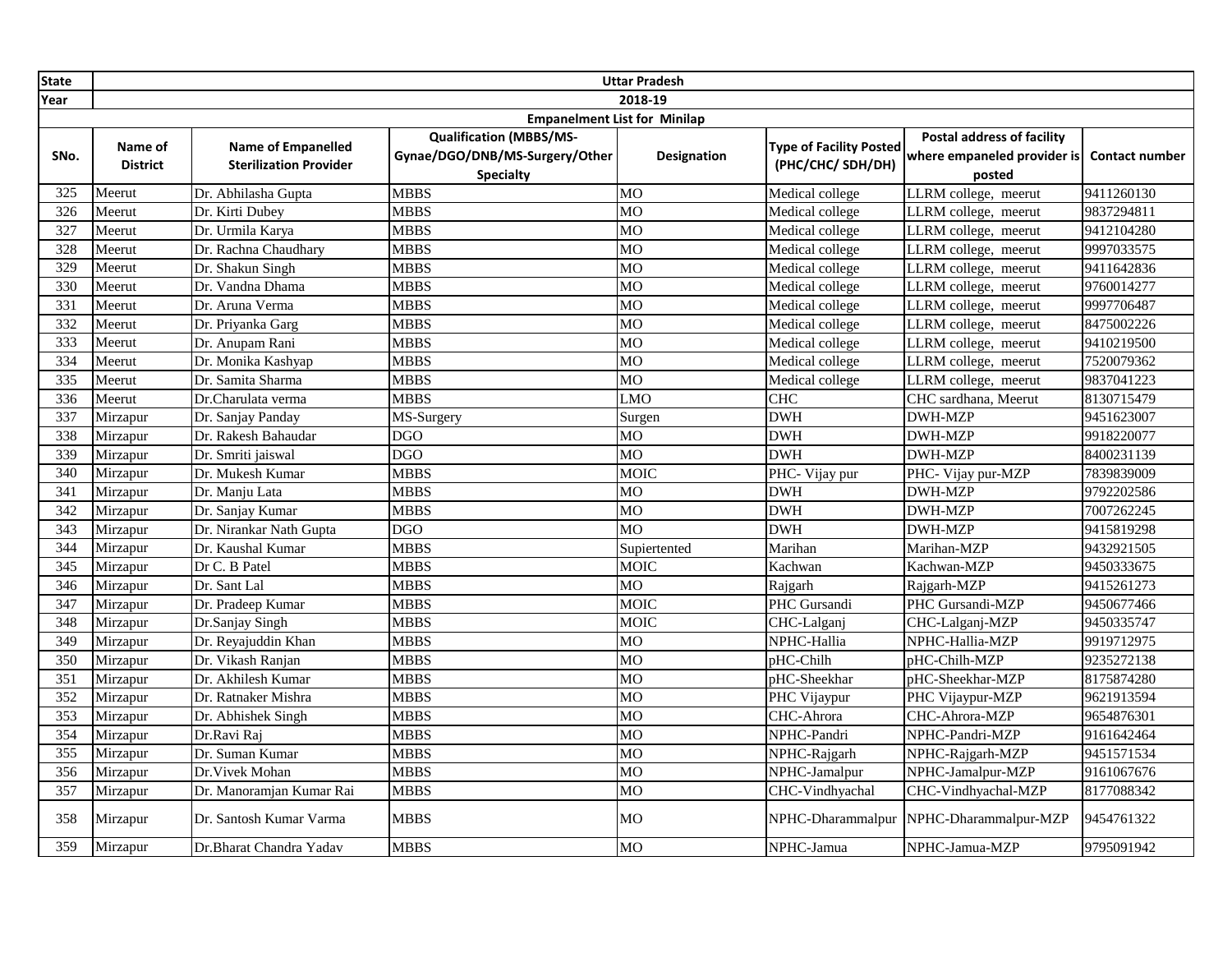| <b>State</b> | <b>Uttar Pradesh</b>       |                                                            |                                                                                      |                        |                                                    |                                                                            |                       |  |
|--------------|----------------------------|------------------------------------------------------------|--------------------------------------------------------------------------------------|------------------------|----------------------------------------------------|----------------------------------------------------------------------------|-----------------------|--|
| Year         | 2018-19                    |                                                            |                                                                                      |                        |                                                    |                                                                            |                       |  |
|              |                            |                                                            | <b>Empanelment List for Minilap</b>                                                  |                        |                                                    |                                                                            |                       |  |
| SNo.         | Name of<br><b>District</b> | <b>Name of Empanelled</b><br><b>Sterilization Provider</b> | <b>Qualification (MBBS/MS-</b><br>Gynae/DGO/DNB/MS-Surgery/Other<br><b>Specialty</b> | Designation            | <b>Type of Facility Posted</b><br>(PHC/CHC/SDH/DH) | <b>Postal address of facility</b><br>where empaneled provider is<br>posted | <b>Contact number</b> |  |
| 360          | Muzaffarnagar              | Dr. Amita Garg                                             | <b>DGO</b>                                                                           | CMS                    | District Women<br><b>Hospital Mzn</b>              | Roorkee Road, Muzaffarnagar 9634092040                                     |                       |  |
| 361          | Muzaffarnagar              | Dr. Nishi Singh                                            | <b>DGO</b>                                                                           | Sr. Cons.              | District Women<br><b>Hospital Mzn</b>              | Roorkee Road, Muzaffarnagar 9690807620                                     |                       |  |
| 362          | Muzaffarnagar              | Dr. Anita Singh                                            | <b>DGO</b>                                                                           | Sr. Cons.              | District Women<br>Hospital Mzn                     | Roorkee Road, Muzaffarnagar 9456888299                                     |                       |  |
| 363          | Muzaffarnagar              | Dr. Abha Atre                                              | <b>MBBS</b>                                                                          | MO                     | District Women<br><b>Hospital Mzn</b>              | Roorkee Road, Muzaffarnagar 9719366414                                     |                       |  |
| 364          | Muzaffarnagar              | Dr. Murli Bhaskar                                          | <b>MBBS</b>                                                                          | <b>MO</b>              | District Women<br><b>Hospital Mzn</b>              | Roorkee Road, Muzaffarnagar 8191359099                                     |                       |  |
| 365          | Muzaffarnagar              | Dr. Savita Gupta                                           | <b>MBBS</b>                                                                          | MO                     | District Women<br><b>Hospital Mzn</b>              | Roorkee Road, Muzaffarnagar 9457115266                                     |                       |  |
| 366          | Muzaffarnagar              | Dr. M.K. Sharma                                            | MS                                                                                   | МO                     |                                                    | CHC Jansath, MZN L3 CHC Jansath, Muzaffarnagar                             | 9412409293            |  |
| 367          | Pilibhit                   | Dr. Anta Chaurasia                                         | <b>DGO</b>                                                                           | <b>CMS</b>             | <b>DWH</b>                                         | <b>DWH PILIBHIT</b>                                                        | 9411494202            |  |
| 368          | Pilibhit                   | Dr. Pushpa pant                                            | <b>MBBS</b>                                                                          | Sr. Consultant         | <b>DWH</b>                                         | <b>DWH PILIBHIT</b>                                                        | 8859369562            |  |
| 369          | Pilibhit                   | Dr. PK Agrawal                                             | <b>MS</b>                                                                            | Surgeon                | DMH                                                | <b>DMH</b> Pilibhit                                                        | 9719110579            |  |
| 370          | Pilibhit                   | Dr. Monika Agrawal                                         | MS Gyne                                                                              | <b>MO</b>              | <b>CHC</b>                                         | <b>CHC</b> Bisalpur                                                        | 9412144510            |  |
| 371          | Pilibhit                   | Dr. Anju singh                                             | <b>MBBS</b>                                                                          | <b>LMO</b>             | CHC                                                | <b>CHC</b> Bisalpur                                                        | 9411423498            |  |
| 372          | Pilibhit                   | Dr. Vineeta Chatuvedi                                      | $\overline{DGO}$                                                                     | Sr. Consultant         | <b>CHC</b>                                         | <b>CHC</b> Bisalpur                                                        | 9412287651            |  |
| 373          | Pilibhit                   | Dr. Vineet yadav                                           | <b>MBBS</b>                                                                          | M <sub>O</sub>         | <b>CHC</b>                                         | CHC Puranpur                                                               | 7607391500            |  |
| 374          | Pilibhit                   | Dr.Kamlesh kumar                                           | <b>MBBS</b>                                                                          | MO                     | PHC                                                | PHC-Chandandi                                                              | 9411445103            |  |
| 375          | Pilibhit                   | Dr. Chandra Kumar                                          | <b>MBBS</b>                                                                          | $\overline{\text{MO}}$ | CHC                                                | CHC-Jahanabad                                                              | 9458694144            |  |
| 376          | Pilibhit                   | Dr. Chatra pal                                             | <b>MBBS</b>                                                                          | <b>MO</b>              | <b>CHC</b>                                         | CHC-Puranpur                                                               | 8273033063            |  |
| 377          | Pilibhit                   | Dr. Era Bhardwaz                                           | <b>MBBS</b>                                                                          | <b>MO</b>              | <b>CHC</b>                                         | CHC-Nuriya                                                                 | 8191900506            |  |
| 378          | Pilibhit                   | Dr. Anjali singh                                           | <b>MBBS</b>                                                                          | MO                     | <b>DWH</b>                                         | <b>DWH-PILIBHIT</b>                                                        | 9450591131            |  |
| 379          | Pilibhit                   | Dr. Sudhakar pandey                                        | <b>MS</b>                                                                            | Surgeon                | <b>CHC</b>                                         | CHC-Puranpur                                                               | 9412644883            |  |
| 380          | Pratapgarh                 | Neelima Sonkar                                             | MS-Gynae                                                                             | Sr Consultant          | DH                                                 | <b>DWH Pratapgarh</b>                                                      | 9450261012            |  |
| 381          | Pratapgarh                 | Reeta Dubey                                                | MS-Gynae                                                                             | <b>CMS</b>             | DH                                                 | <b>DWH Pratapgarh</b>                                                      | 7317433847            |  |
| 382          | Pratapgarh                 | Reena Prasad                                               | MS-Gynae                                                                             | <b>Sr Consultant</b>   | DH                                                 | <b>DWH</b> Pratapgarh                                                      | 9415615415            |  |
| 383          | Pratapgarh                 | Arvind Gupta                                               | MS- Gen. Surgery                                                                     | Suptt.                 | <b>CHC</b>                                         | CHC Lalganj                                                                | 9897337418            |  |
| 384          | Pratapgarh                 | Mahendra Pratap                                            | MS- Gen. Surgery                                                                     | Suptt.                 | <b>CHC</b>                                         | <b>CHC</b> Patti                                                           | 9412010191            |  |
| 385          | Pratapgarh                 | Imtiyaz Ahmad                                              | MS- Gen. Surgery                                                                     | MO                     | DH                                                 | <b>DMH</b> Pratapgarh                                                      | 9651620306            |  |
| 386          | Pratapgarh                 | Akhilesh Updhaya                                           | MS- Gen. Surgery                                                                     | <b>MO</b>              | <b>CHC</b>                                         | CHC Kunda                                                                  | 9792819999            |  |
| 387          | Pratapgarh                 | Vartika Singh                                              | <b>MBBS</b>                                                                          | MO                     | DH                                                 | <b>DWH Pratapgarh</b>                                                      | 9005363582            |  |
| 388          | Rampur                     | Dr Charu Dhal                                              | MS-Surgery                                                                           | Surgeon                | DH                                                 | District Hospital, Rampur                                                  | 9719291723            |  |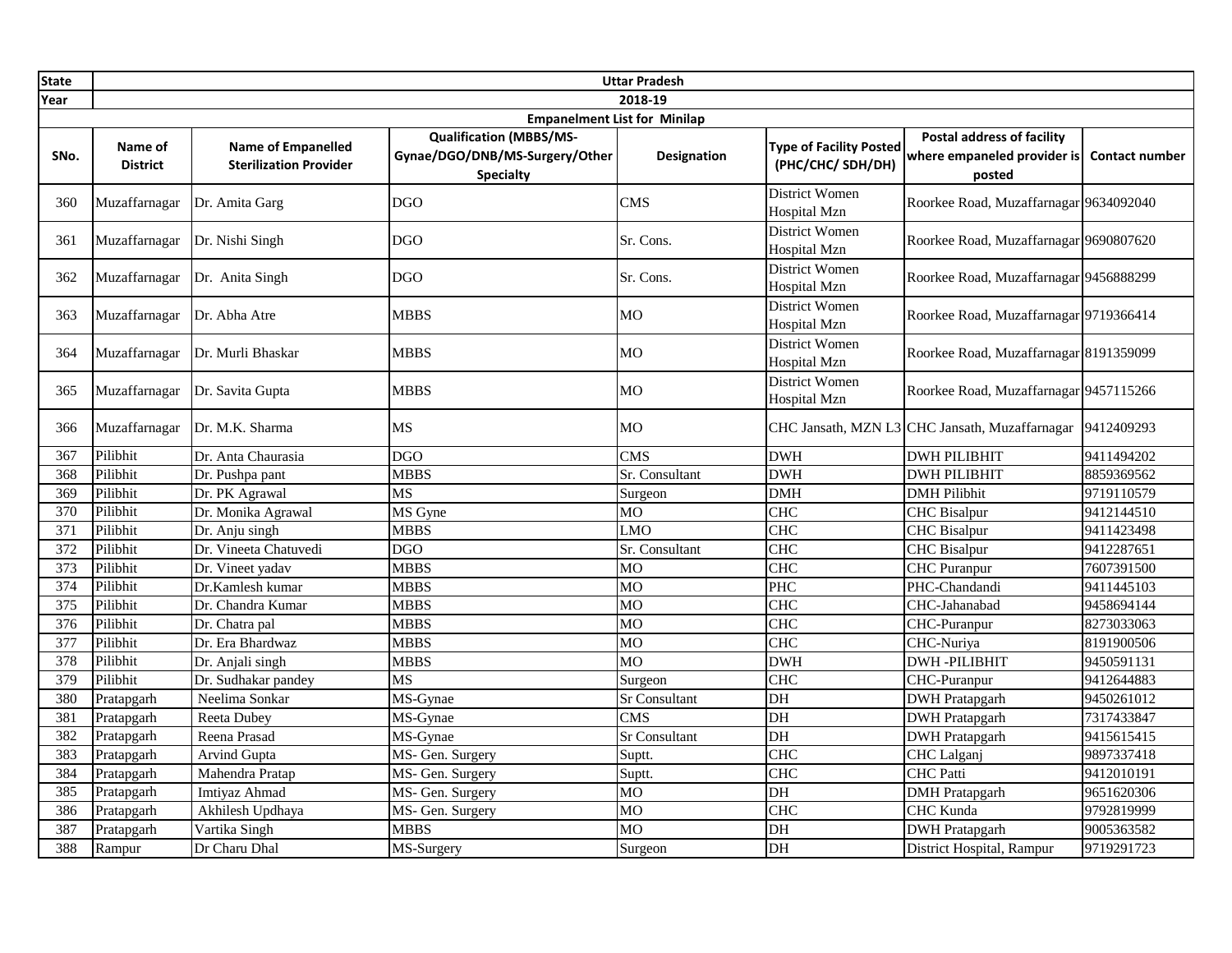| <b>State</b> | <b>Uttar Pradesh</b>                |                                                            |                                                                                      |                    |                                                    |                                                                            |                           |  |  |  |
|--------------|-------------------------------------|------------------------------------------------------------|--------------------------------------------------------------------------------------|--------------------|----------------------------------------------------|----------------------------------------------------------------------------|---------------------------|--|--|--|
| Year         | 2018-19                             |                                                            |                                                                                      |                    |                                                    |                                                                            |                           |  |  |  |
|              | <b>Empanelment List for Minilap</b> |                                                            |                                                                                      |                    |                                                    |                                                                            |                           |  |  |  |
| SNo.         | Name of<br><b>District</b>          | <b>Name of Empanelled</b><br><b>Sterilization Provider</b> | <b>Qualification (MBBS/MS-</b><br>Gynae/DGO/DNB/MS-Surgery/Other<br><b>Specialty</b> | <b>Designation</b> | <b>Type of Facility Posted</b><br>(PHC/CHC/SDH/DH) | <b>Postal address of facility</b><br>where empaneled provider is<br>posted | <b>Contact number</b>     |  |  |  |
| 389          | Rampur                              | Dr Rajesh                                                  | MS-Surgery                                                                           | Surgeon            | DH                                                 | District Hospital, Rampur                                                  | 9415175648                |  |  |  |
| 390          |                                     | Sant Kabir Naga Dr. Anju Mishra                            | <b>MBBS</b>                                                                          | MO                 | <b>CHC</b>                                         | Haisar Bazar                                                               | 9453012309                |  |  |  |
| 391          |                                     | Sant Kabir Naga Dr. Rekha Sinha (Gyne)                     | <b>DGO</b>                                                                           | <b>DGO</b>         | <b>CHC</b>                                         | Mehadawal                                                                  | 9453605474                |  |  |  |
| 392          |                                     | Sant Kabir Naga Dr. Ravi Pandey                            | Gynae                                                                                | <b>DGO</b>         | $\overline{\text{CDH}}$                            | Khalilabad                                                                 | 9415586889                |  |  |  |
| 393          |                                     | Sant Kabir Naga Dr. Uma Srivastava                         | <b>DGO</b>                                                                           | <b>DGO</b>         | <b>CDH</b>                                         | Khalilabad                                                                 | 9936676318                |  |  |  |
| 394          |                                     | Sant Kabir Naga Dr. Sadaf Saqueel                          | <b>MBBS</b>                                                                          | MO                 | <b>PHC</b>                                         | Baghauli                                                                   | 7376333036,<br>9984610202 |  |  |  |
| 395          |                                     | Sant Kabir Naga Dr. Nidhi Gupta                            | <b>MBBS</b>                                                                          | MO                 | <b>CHC</b>                                         | Khalilabad                                                                 | 9452953413                |  |  |  |
| 396          |                                     | Sant Kabir Naga Dr. Raksha Rani                            | Gynae                                                                                | Gynae              | <b>CDH</b>                                         | Khalilabad                                                                 | 9936595493                |  |  |  |
| 397          | Bhadohi                             | Dr. Salini pathak                                          | <b>DGO</b>                                                                           | MO                 | <b>CHC</b>                                         | Bhadohi                                                                    | 8005093163                |  |  |  |
| 398          | Bhadohi                             | Dr. Moh. Saud                                              | <b>MBBS</b>                                                                          | MOIC               | <b>CHC</b>                                         | Suriyawan                                                                  | 9551054675                |  |  |  |
| 399          | Bhadohi                             | Dr. Soni Singh                                             | <b>MBBS</b>                                                                          | MO                 | <b>CHC</b>                                         | Deegh                                                                      | 9451582299                |  |  |  |
| 400          | Bhadohi                             | Dr. Gulab Sankar Yadav                                     | <b>MBBS</b>                                                                          | <b>MOIC</b>        | <b>CHC</b>                                         | Deegh                                                                      | 9415614070                |  |  |  |
| 401          | Bhadohi                             | Dr. Rahul Diwedi                                           | <b>MBBS</b>                                                                          | MO                 | <b>CHC</b>                                         | Aurai                                                                      | 9161440088                |  |  |  |
| 402          | Bhadohi                             | Dr. Sanjay Kumar Tiwari                                    | <b>MBBS</b>                                                                          | Surgeon            | <b>SDH</b>                                         | Maharaja Balwant Singh Gov.<br>Hospital Bhadohi                            | 9936261419                |  |  |  |
| 403          | Bhadohi                             | Dr. Dheeraj Prakash                                        | MS-Surgery                                                                           | Surgeon            | DH                                                 | DH Gyanpur                                                                 | 9415268154                |  |  |  |
| 404          | Bhadohi                             | Dr. Susheel Kumar Gupta                                    | MS-Surgery                                                                           | Surgeon            | <b>SDH</b>                                         | Maharaja Balwant Singh Gov.<br>Hospital Bhadohi                            | 9935145607                |  |  |  |
| 405          | Bhadohi                             | Dr. Nazma Nahid                                            | MBBS, DGO                                                                            | MO                 | <b>SDH</b>                                         | MBS Gov. Hospital Bhadohi                                                  | 9335722916                |  |  |  |
| 406          | Bhadohi                             | Dr. Raj Kunari Sahu                                        | <b>MBBS</b>                                                                          | MO                 | <b>SDH</b>                                         | MBS Gov. Hospital Bhadohi<br>(SDH)                                         | 9936881983.<br>9455590315 |  |  |  |
| 407          | Bhadohi                             | Dr Shraddha Maurya                                         | MBBS. DGO                                                                            | <b>MO</b>          | <b>SDH</b>                                         | MBS Gov. Hospital Bhadohi<br>(SDH)                                         | 7007856181                |  |  |  |
| 408          | Sambhal                             | Dr Manoj Kumar                                             | <b>MBBS</b>                                                                          | MOIC               | <b>CHC</b>                                         | <b>CHC Junawai District</b>                                                | 9450029999                |  |  |  |
| 409          | Sambhal                             | Dr Meena Bazmi                                             | <b>MBBS</b>                                                                          | <b>LMO</b>         | <b>CHC</b>                                         | CHC Bahjoi, District                                                       | 8077479218                |  |  |  |
| 410          | Shahjahanpur                        | Dr-Seema Singh                                             | <b>DGO</b>                                                                           | МO                 | <b>DWH</b>                                         | DWh-Shahjahanpur                                                           | 9457281898                |  |  |  |
| 411          | Shahjahanpur                        | Dr-Ram Kumar                                               | <b>MBBS</b>                                                                          | MO                 | <b>CHC</b>                                         | CHC-Pouyan Shahjahanpur                                                    | 8868941101                |  |  |  |
| 412          | Shahjahanpur                        | Dr-Renu Meena                                              | <b>MBBs</b>                                                                          | Mo                 | <b>CHC</b>                                         | CHC-Pouyan Shahjahanpur                                                    | 9450231045                |  |  |  |
| 413          | Sitapur                             | Surendra Shahi                                             | <b>MS</b> Surgery                                                                    | <b>ACMO</b>        | CMO Office                                         | <b>CMO</b> Office                                                          | 9792099990                |  |  |  |
| 414          | Sitapur                             | Rajiv Dewedi                                               | <b>DGO</b>                                                                           | ACMO               | CMO Office                                         | CMO Office                                                                 | 9807452133                |  |  |  |
| 415          | Sitapur                             | Sushma Karanwal                                            | MS-Gyne                                                                              | <b>CMS</b>         | <b>District Female</b><br>Hospital                 | <b>DWH</b>                                                                 | 8004942012                |  |  |  |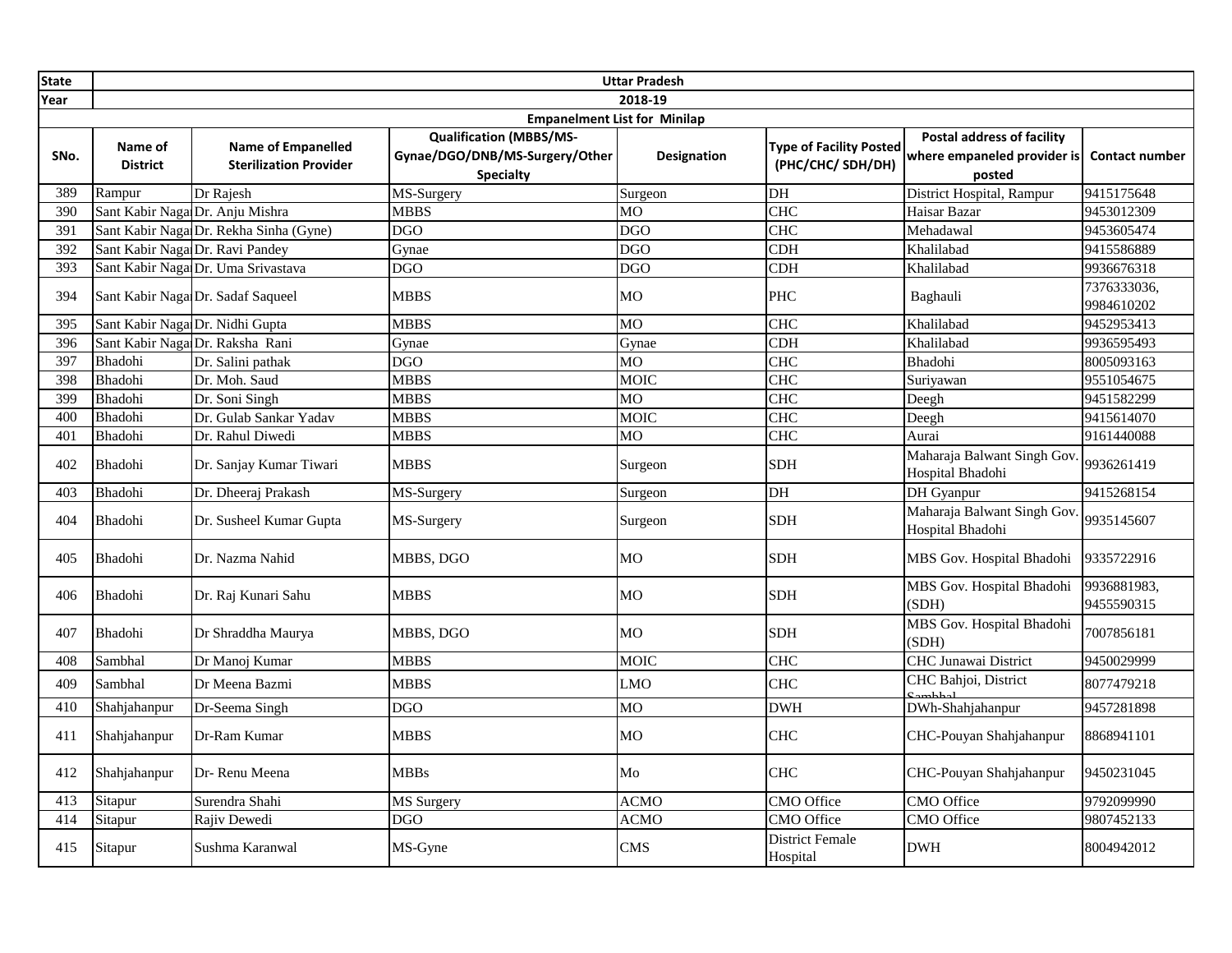| <b>State</b> | <b>Uttar Pradesh</b>                |                                                            |                                                                                      |                        |                                                    |                                                                            |                       |  |  |
|--------------|-------------------------------------|------------------------------------------------------------|--------------------------------------------------------------------------------------|------------------------|----------------------------------------------------|----------------------------------------------------------------------------|-----------------------|--|--|
| Year         | 2018-19                             |                                                            |                                                                                      |                        |                                                    |                                                                            |                       |  |  |
|              | <b>Empanelment List for Minilap</b> |                                                            |                                                                                      |                        |                                                    |                                                                            |                       |  |  |
| SNo.         | Name of<br><b>District</b>          | <b>Name of Empanelled</b><br><b>Sterilization Provider</b> | <b>Qualification (MBBS/MS-</b><br>Gynae/DGO/DNB/MS-Surgery/Other<br><b>Specialty</b> | <b>Designation</b>     | <b>Type of Facility Posted</b><br>(PHC/CHC/SDH/DH) | <b>Postal address of facility</b><br>where empaneled provider is<br>posted | <b>Contact number</b> |  |  |
| 416          | Sitapur                             | Sunita Kashyap                                             | <b>DGO</b>                                                                           | <b>MO</b>              | <b>District Female</b><br>Hospital                 | <b>DWH</b>                                                                 | 8004942016            |  |  |
| 417          | Sitapur                             | Kamlesh Kumari                                             | MBBS, EMOC                                                                           | МO                     | <b>District Female</b><br>Hospital                 | <b>DWH</b>                                                                 | 8004942004            |  |  |
| 418          | Sitapur                             | Khursheed Zaidi                                            | <b>DGO</b>                                                                           | <b>MO</b>              | <b>District Female</b><br>Hospital                 | <b>DWH</b>                                                                 | 9335887723            |  |  |
| 419          | Sitapur                             | Reeta Verma                                                | MBBS, EMOC                                                                           | MO                     | <b>District Female</b><br>Hospital                 | <b>DWH</b>                                                                 | 8765829271            |  |  |
| 420          | Sitapur                             | Juberia Hasnat                                             | <b>DGO</b>                                                                           | <b>MO</b>              | <b>District Female</b><br>Hospital                 | <b>DWH</b>                                                                 | 7668873785            |  |  |
| 421          | Sitapur                             | Tanjim Qamar                                               | <b>DGO</b>                                                                           | MO                     | <b>District Female</b><br>Hospital                 | <b>DWH</b>                                                                 | 8004942010            |  |  |
| 422          | Sitapur                             | Pratibha Awasthi                                           | MBBS, EMOC                                                                           | МO                     | <b>District Female</b><br>Hospital                 | <b>DWH</b>                                                                 | 8299490964            |  |  |
| 423          | Sitapur                             | Sanjana Jain                                               | <b>MBBS</b>                                                                          | MO                     | <b>District Female</b><br>Hospital                 | <b>DWH</b>                                                                 | 8354980997            |  |  |
| 424          | Sitapur                             | Neeraj Mishra                                              | <b>MBBS</b>                                                                          | <b>MO</b>              | Non FRU CHC                                        | Mishrik CHC                                                                | 9161496655            |  |  |
| 425          | Sitapur                             | Amita Tripathi                                             | MS-Gyne                                                                              | <b>MO</b>              | FRU CHC                                            | Sidhauli CHC                                                               | 8009692114            |  |  |
| 426          | Sitapur                             | Anil Kumar Sharma                                          | <b>MBBS</b>                                                                          | MO                     | FRU CHC                                            | Sidhauli CHC                                                               | 9415755317            |  |  |
| 427          | Sitapur                             | Priyanka Pandey                                            | MS-Gyne                                                                              | MO                     | Non FRU CHC                                        | <b>Biswan CHC</b>                                                          | 9630239427            |  |  |
| 428          | Sitapur                             | Pooja Kundra Chopra                                        | <b>MBBS</b>                                                                          | MO                     | Non FRU CHC                                        | <b>Biswan CHC</b>                                                          | 9838100934            |  |  |
| 429          | Sitapur                             | Neeta Verma                                                | MBBS, EMOC                                                                           | MO                     | Non FRU CHC                                        | Kasmanda CHC                                                               | 9450369377            |  |  |
| 430          | Sitapur                             | Ashish Mishra                                              | <b>MBBS</b>                                                                          | $\overline{\text{MO}}$ | Non FRU CHC                                        | Aliya CHC                                                                  | 9838078246            |  |  |
| 431          | Sitapur                             | Ankita Bajpai                                              | <b>MBBS</b>                                                                          | <b>MO</b>              | Non FRU CHC                                        | Aliya CHC                                                                  | 9415545890            |  |  |
| 432          | Sitapur                             | Sanjay Srivastava                                          | <b>MBBS</b>                                                                          | <b>MO</b>              | Non FRU CHC                                        | Pisawan CHC                                                                | 8808374418            |  |  |
| 433          | Sitapur                             | Debina Sharma                                              | <b>MBBS</b>                                                                          | <b>MO</b>              | Non FRU CHC                                        | Khairabad CHC                                                              | 8400409003            |  |  |
| 434          | Sitapur                             | Deepti Saxena                                              | <b>MBBS</b>                                                                          | <b>MO</b>              | Non FRU CHC                                        | Khairabad CHC                                                              | 8004279240            |  |  |
| 435          | Sitapur                             | Ritu Chaudhari                                             | <b>MBBS</b>                                                                          | <b>MO</b>              | Non FRU CHC                                        | Khairabad CHC                                                              | 9532942708            |  |  |
| 436          | Sitapur                             | Minakshi Verma                                             | <b>MBBS</b>                                                                          | MO                     | Non FRU CHC                                        | Mahmoodabad CHC                                                            | 9532889554            |  |  |
| 437          | Sonebhadra                          | Dr. S.K. Chatuervedi                                       | <b>MBBS</b>                                                                          | <b>MOIC</b>            | <b>BPHC</b>                                        | PHC Kakrahi                                                                | 9452450587            |  |  |
| 438          | Sonebhadra                          | Dr. Girdhari Lal                                           | <b>MBBS</b>                                                                          | <b>MOIC</b>            | <b>BCHC</b>                                        | CHC Chopan                                                                 | 7310479705            |  |  |
| 439          | Sonebhadra                          | Dr. Pravesh singh                                          | <b>MBBS</b>                                                                          | MO                     | <b>DCH</b>                                         | DCH -Robertsganj                                                           | 9453806041            |  |  |
| 440          | Sonebhadra                          | Dr. A.P. Singh                                             | <b>MBBS</b>                                                                          | MO                     | <b>APHC</b>                                        | <b>APHC-Madhupur</b>                                                       | 8115737216            |  |  |
| 441          | Sonebhadra                          | Dr. Daya Shankar                                           | <b>MBBS</b>                                                                          | МO                     | <b>DCH</b>                                         | DCH -Robertsganj                                                           | 9415638612            |  |  |
| 442          | Sonebhadra                          | Dr. Sanjay Singh                                           | <b>MBBS</b>                                                                          | MO                     | <b>APHC</b>                                        | APHC-Maukala                                                               | 9794197131            |  |  |
| 443          | Sultanpur                           | Dr.Urmila Chudhari                                         | <b>MBBS</b>                                                                          | <b>CMS</b>             | DH                                                 | <b>DWH</b> Sultanpur                                                       | 8005192761            |  |  |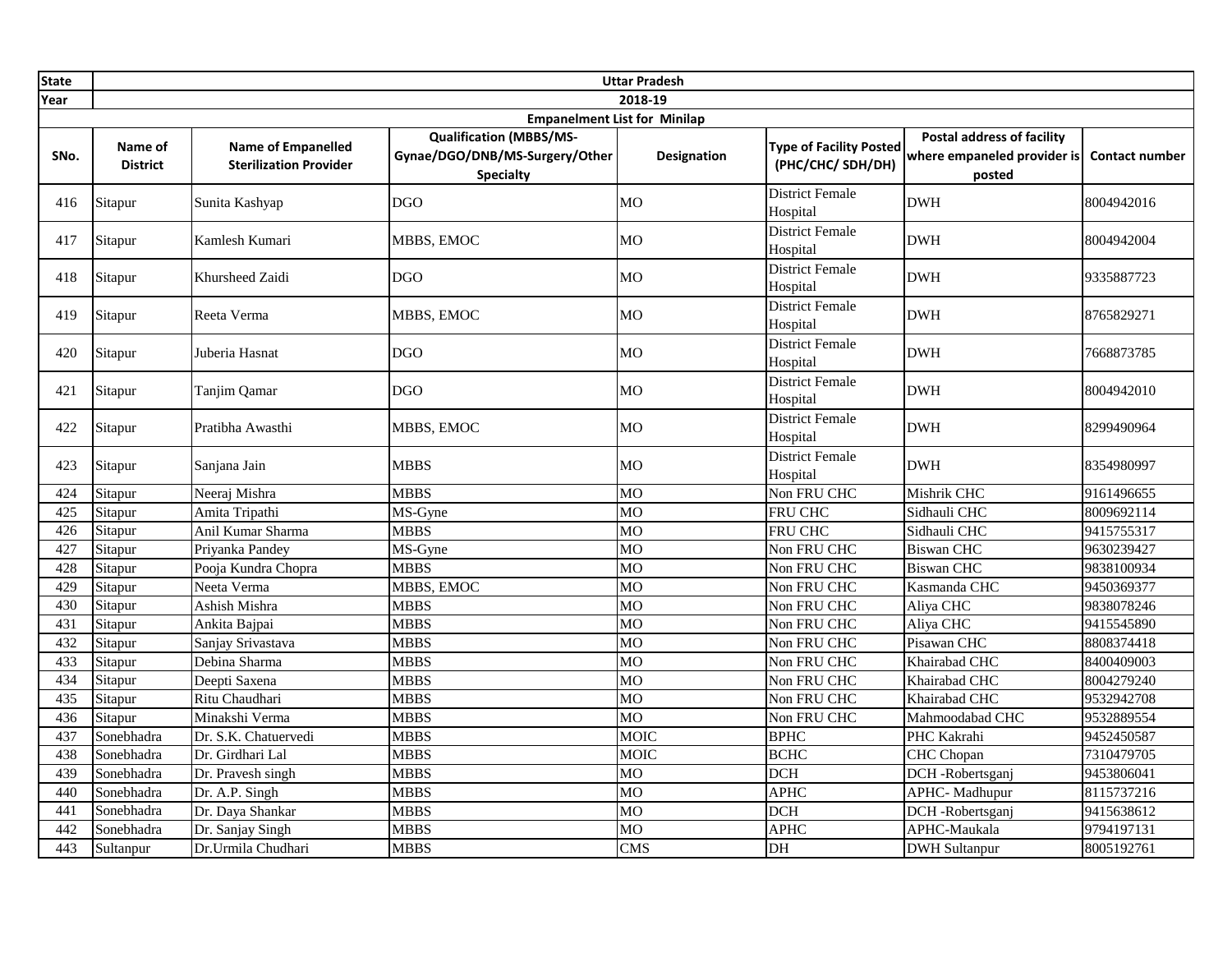| <b>State</b>     | <b>Uttar Pradesh</b>                |                                                            |                                                                                      |                        |                                                           |                                                                            |                       |  |  |
|------------------|-------------------------------------|------------------------------------------------------------|--------------------------------------------------------------------------------------|------------------------|-----------------------------------------------------------|----------------------------------------------------------------------------|-----------------------|--|--|
| Year             | 2018-19                             |                                                            |                                                                                      |                        |                                                           |                                                                            |                       |  |  |
|                  | <b>Empanelment List for Minilap</b> |                                                            |                                                                                      |                        |                                                           |                                                                            |                       |  |  |
| SNo.             | Name of<br><b>District</b>          | <b>Name of Empanelled</b><br><b>Sterilization Provider</b> | <b>Qualification (MBBS/MS-</b><br>Gynae/DGO/DNB/MS-Surgery/Other<br><b>Specialty</b> | <b>Designation</b>     | <b>Type of Facility Posted</b><br>(PHC/CHC/SDH/DH)        | <b>Postal address of facility</b><br>where empaneled provider is<br>posted | <b>Contact number</b> |  |  |
| 444              | Sultanpur                           | Dr.K K Bhat                                                | <b>DGO</b>                                                                           | Gynecologist           | DH                                                        | <b>DWH Sultanpur</b>                                                       | 9450185693            |  |  |
| 445              | Sultanpur                           | Dr.A P Singh                                               | <b>DGO</b>                                                                           | Gynecologist           | DH                                                        | <b>DWH Sultanpur</b>                                                       | 9415077406            |  |  |
| 446              | Sultanpur                           | Dr.T Akhtar                                                | <b>MBBS</b>                                                                          | M <sub>O</sub>         | DH                                                        | <b>DWH Sultanpur</b>                                                       | 9451254967            |  |  |
| 447              | Sultanpur                           | Dr. H N Maurya                                             | <b>MBBS</b>                                                                          | <b>MO</b>              | <b>CHC</b>                                                | CHC Motigarpur.                                                            | 9450942597            |  |  |
| 448              | Sultanpur                           | Dr. Ajay Kumar Singh                                       | <b>MBBS</b>                                                                          | <b>MO</b>              | <b>CHC</b>                                                | <b>CHC</b> Kadipur                                                         | 9721873819            |  |  |
| 449              | Sultanpur                           | Dr. S D Khan                                               | <b>MBBS</b>                                                                          | <b>MO</b>              | $CH\overline{C}$                                          | <b>CHC</b> Dostpur                                                         | 9554373358            |  |  |
| $\overline{450}$ | Sultanpur                           | Dr. Mithilesh                                              | <b>MBBS</b>                                                                          | <b>MO</b>              | <b>CHC</b>                                                | CHC Akhandnagar                                                            | 9455629597            |  |  |
| 451              | Sultanpur                           | Sarita Singh                                               | <b>MBBS</b>                                                                          | MO                     | <b>CHC</b>                                                | Kurebhar                                                                   | 9452241941            |  |  |
| 452              | Sultanpur                           | Abhay Kumar                                                | <b>MBBS</b>                                                                          | M <sub>O</sub>         | New PHC                                                   | Rupaipur                                                                   | 7379225463            |  |  |
| $\overline{453}$ | Sultanpur                           | Vivek Kumar                                                | <b>MBBS</b>                                                                          | MО                     | New PHC                                                   | Laknathpur                                                                 | 9410202272            |  |  |
| 454              | Sultanpur                           | Dr. Jitendra Maurya                                        | <b>MBBS</b>                                                                          | DLO                    | <b>DLO</b> Sultanpur                                      | District Leprosy Office<br>Sultanpur                                       | 9451584019            |  |  |
| 455              | Unnao                               | Dr.Pratima Chaudhary                                       | <b>DGO</b>                                                                           | Medical Officer        | Private (Accredited<br><b>Under Hausla</b><br>Sajheedari) | <b>Unnao Medical Centre</b>                                                | 9335288134            |  |  |
| 456              | Unnao                               | Dr Sushma Arya                                             | <b>DGO</b>                                                                           | Medical Officer        | Private (Accredited<br>Under Hausla<br>Sajheedari)        | Sushma Hospital, Rajdhani<br>Marg, Shuklaganj, Unnao                       | 9839086361            |  |  |
| 457              | Unnao                               | Dr D.P.Singh                                               | <b>DGO</b>                                                                           | <b>Medical Officer</b> | Private (Accredited<br><b>Under Hausla</b><br>Sajheedari) | Nishta Hosital. Unnao                                                      | 9415076119            |  |  |
| 458              | Unnao                               | Dr.Ritu Gangwar                                            | <b>DGO</b>                                                                           | Medical Officer        | Private (Accredited<br><b>Under Hausla</b><br>Sajheedari) | Indraprashta Hospital, Unnao                                               | 9839030049            |  |  |
| 459              | Varanasi                            | Dr. Ambuj Kumar Gupta                                      | <b>MBBS</b>                                                                          | MO                     |                                                           | PAC Hospital                                                               |                       |  |  |
| 460              | Varanasi                            | Dr. Amit Yadav                                             | <b>MBBS</b>                                                                          | <b>MO</b>              | FRU CHC                                                   | <b>CHC</b> Cholapur                                                        | 9415618809            |  |  |
| 461              | Varanasi                            | Dr. Sher Mohammad                                          | <b>MBBS</b>                                                                          | <b>MO</b>              | Non FRU CHC                                               | PHC Badagaon                                                               | 9918878699            |  |  |
| 462              | Varanasi                            | Dr. Sweta Singh                                            | <b>MBBS</b>                                                                          | <b>MO</b>              | Non FRU CHC                                               | <b>CHC</b> Mishirpur                                                       | 9473746960            |  |  |
| 463              | Varanasi                            | Dr. Rajnath Ram                                            | <b>MBBS</b>                                                                          | M <sub>O</sub>         | Non FRU CHC                                               | PHC Chiraigaon                                                             | 9532551015            |  |  |
| 464              | Varanasi                            | Dr. Rahul Singh                                            | <b>MBBS</b>                                                                          | MO                     | Non FRU CHC                                               | PHC Shivpur                                                                | 9455825016            |  |  |
| 465              | Varanasi                            | Dr. Archana Verma                                          | <b>MBBS</b>                                                                          | M <sub>O</sub>         | DH                                                        | <b>DWH</b>                                                                 | 7398359476            |  |  |
| 466              | Varanasi                            | Dr. Madhu Pandey                                           | <b>MBBS</b>                                                                          | <b>MO</b>              | Non FRU CHC                                               | PHC Manduadih                                                              | 9997360729            |  |  |
| 467              | Varanasi                            | Dr. Abhishek Kumar Singh                                   | <b>MBBS</b>                                                                          | <b>MO</b>              | <b>FRU CHC</b>                                            | CHC Araji Line                                                             | 9453363045            |  |  |
| 468              | Varanasi                            | Dr. Farhan Sams                                            | <b>MBBS</b>                                                                          | <b>MO</b>              | Non FRU CHC                                               | <b>UPHC</b> Adampur                                                        | 9415988724            |  |  |
| 469              | Varanasi                            | Dr. Harish Chandra Maurya                                  | <b>MBBS</b>                                                                          | <b>MO</b>              | Non FRU CHC                                               | PHC Pindra                                                                 | 9918901775            |  |  |
| 470              | Varanasi                            | Dr. Apechha Aman                                           | <b>MBBS</b>                                                                          | <b>MO</b>              | Non FRU CHC                                               | <b>CHC</b> Gangapur                                                        | 9935638565            |  |  |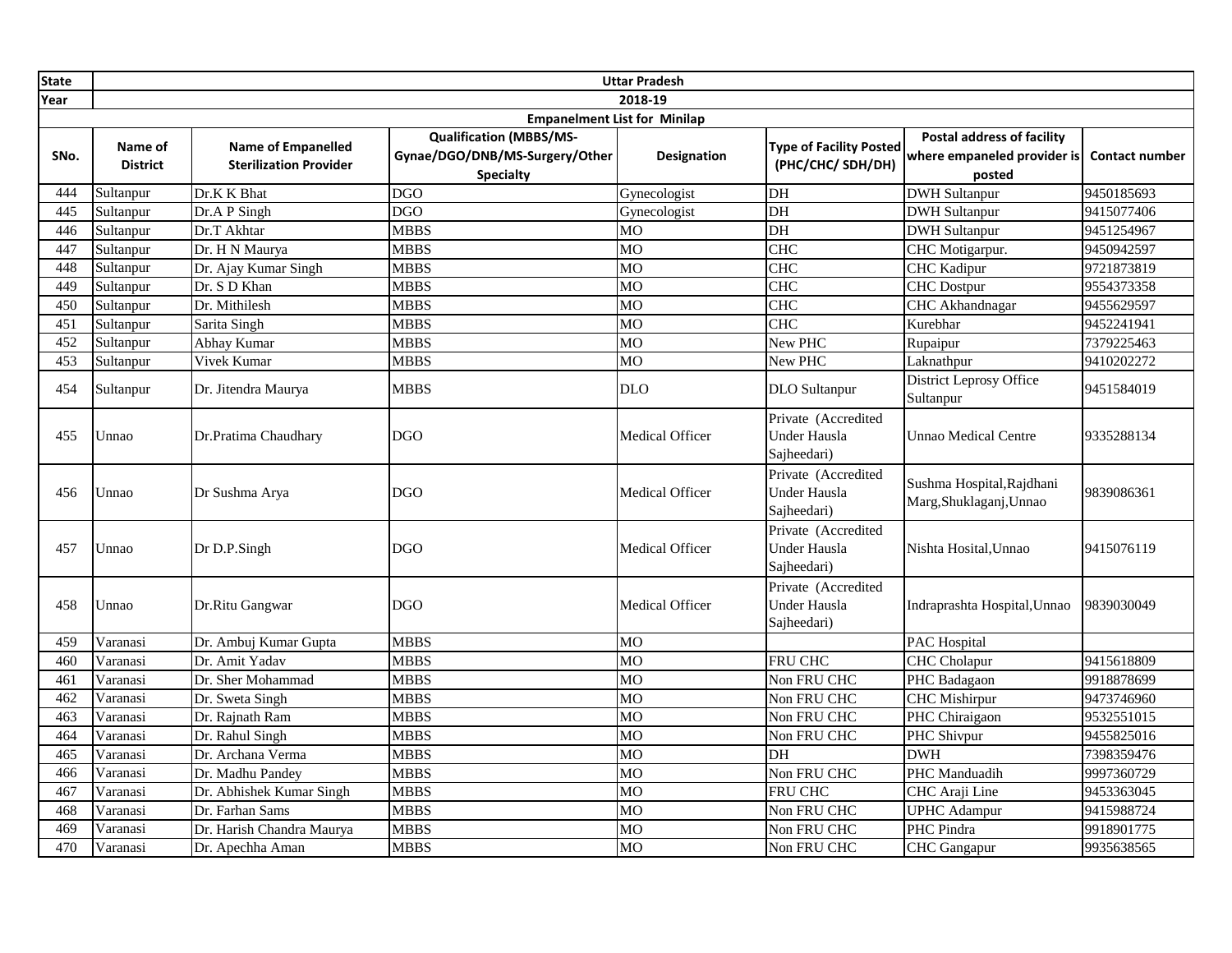| <b>State</b> |                                     | <b>Uttar Pradesh</b>          |                                |                |                                |                                   |                       |  |  |
|--------------|-------------------------------------|-------------------------------|--------------------------------|----------------|--------------------------------|-----------------------------------|-----------------------|--|--|
| Year         |                                     |                               |                                | 2018-19        |                                |                                   |                       |  |  |
|              | <b>Empanelment List for Minilap</b> |                               |                                |                |                                |                                   |                       |  |  |
|              | Name of                             | <b>Name of Empanelled</b>     | <b>Qualification (MBBS/MS-</b> |                | <b>Type of Facility Posted</b> | <b>Postal address of facility</b> |                       |  |  |
| SNo.         | <b>District</b>                     | <b>Sterilization Provider</b> | Gynae/DGO/DNB/MS-Surgery/Other | Designation    | (PHC/CHC/ SDH/DH)              | where empaneled provider is       | <b>Contact number</b> |  |  |
|              |                                     |                               | <b>Specialty</b>               |                |                                | posted                            |                       |  |  |
| 471          | Varanasi                            | Dr. Rakesh Kumar Gupta        | <b>MBBS</b>                    | MО             | DH                             | <b>LBS</b> Ramnagar               | 9415364838            |  |  |
| 472          | Varanasi                            | Dr. Saroj                     | <b>MBBS</b>                    | M <sub>O</sub> | Non FRU CHC                    | CHC Hathi Bazar                   | 9305019838            |  |  |
| 473          | Varanasi                            | Dr. Sonal Tripathi            | <b>MBBS</b>                    | MO             | Non FRU CHC                    | UPHC Mata Anand Mai               | 9454255859            |  |  |
| 474          | Varanasi                            | Dr. Archana Singh             | <b>MBBS</b>                    | MО             | Non FRU CHC                    | PHC Badagaon                      | 9919584520            |  |  |
| 475          | Varanasi                            | Dr. Chanda Tara Sabri         | <b>MBBS</b>                    | MO             | Non FRU CHC                    | UPHC Chowka Ghat                  | 9452884709            |  |  |
| 476          | Varanasi                            | Dr. Sangeeta Maurya           | <b>MBBS</b>                    | MО             | Non FRU CHC                    | <b>UPHC Ordely Bazar</b>          | 9532681809            |  |  |
| 477          | Varanasi                            | Dr. Satendra Prakash          | <b>MBBS</b>                    | M <sub>O</sub> | DH                             | <b>DWH</b>                        | 9453209087            |  |  |
| 478          | Varanasi                            | Dr. Needhi Pandey             | <b>MBBS</b>                    | MО             | Non FRU CHC                    | UPHC Badi Bazar                   | 9450485840            |  |  |
| 479          | Varanasi                            | Dr. Shrishti Tanya            | <b>MBBS</b>                    | MO             | DH                             | <b>DWH</b>                        | 9971705195            |  |  |
| 480          | Varanasi                            | Dr. Sumeeta Gupta             | <b>MBBS</b>                    | МO             | DH                             | <b>DWH</b>                        | 9453420368            |  |  |
| 481          | Varanasi                            | Dr. Kiran Jaiswal             | <b>MBBS</b>                    | M <sub>O</sub> | Non FRU CHC                    | <b>UHC</b> Benia                  | 9140709934            |  |  |